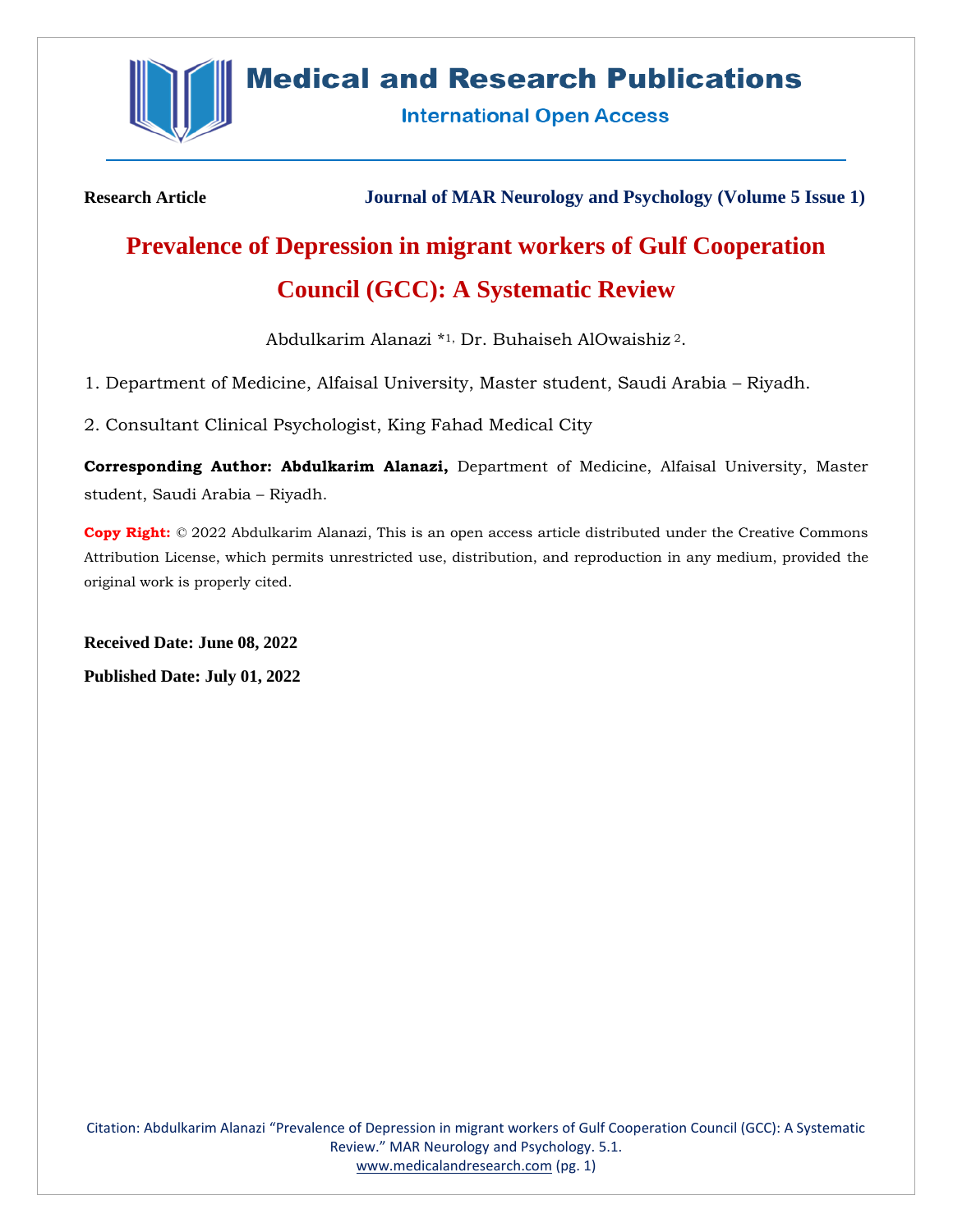# *Abstract*

*Background: Migrant's workers experience a wide range of social, cultural, economic, and psychological changes due to their move. People's mental health may be harmed when moving to a new nation and adjusting to the culture. Foreign workers in the Gulf Cooperation Council who have no access to mental health and well-being services face a host of issues, including psychological issues, work-related issues, and decreased productivity. As a result, multiple studies have found that immigrants are more likely to suffer from depressed and anxiety disorders. In the GCC countries, however, different and contradicting depression prevalence statistics have been recorded.* 

*Objective: The present systematic review to evaluate the overall prevalence of depression in migrant workers of Gulf Cooperation Council (GCC).*

*Patients and methods: A systematic review of Saudi, Gulf Cooperation Council (GCC) search was conducted in 2022 for English articles on the prevalence of Depression in Migrant workers, published in the Scientific Information Database (SID), PubMed, Scopus, and Web of Science.*

*Results: The pooled depression prevalence among the migrant workers in the GCC was 21%. The review findings identified some risk factors contributing to the high depression prevalence among migrant workers. Some of the contributing factors identified by various studies include workload, stressful working environment, outstanding loans, substance use, and language barriers.*

*Conclusion: the high depression prevalence among migrant workers is considered to be driven by the contributing factors, which requires interventions that focus on social and economic support for this population. The implication of the review findings shows the need to conduct further research to determine the trends of depressive health outcomes.*

*Keywords: depression, depressive disorder, migrant workers, migration, Saudi, Saudi Arabia, and Gulf Cooperation Council (GCC).*

Citation: Abdulkarim Alanazi "Prevalence of Depression in migrant workers of Gulf Cooperation Council (GCC): A Systematic Review." MAR Neurology and Psychology.5.1. [www.medicalandresearch.com](http://www.medicalandresearch.com/) (pg. 2)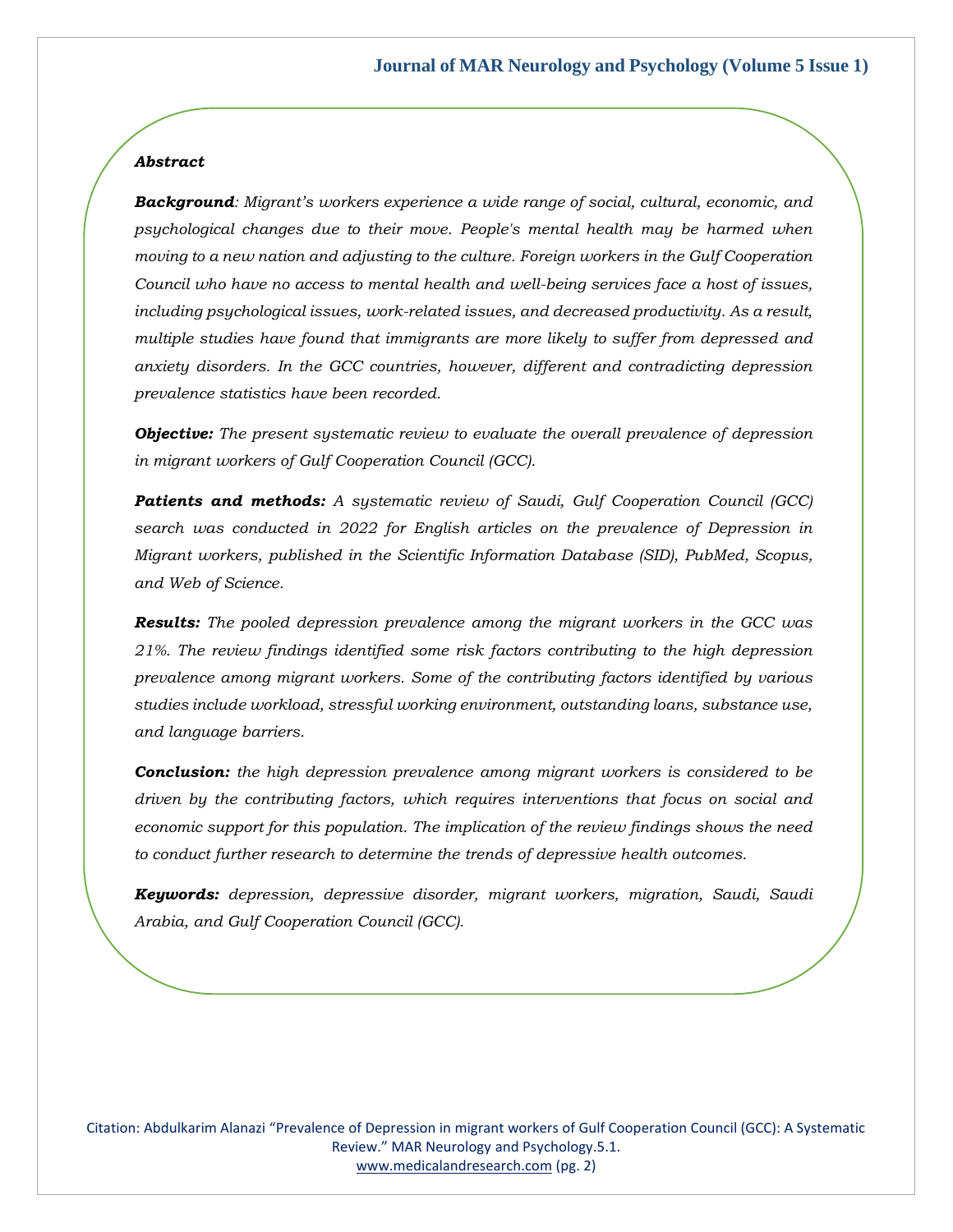### **Introduction**

Migrants have experienced a variety of social, cultural, economic and psychological impacts as a result of their movement. Human migration is defined as the movement of people from one place to another with the intention of settling in a new location, either permanently or temporarily (a geographic area). Internal migration (migration within one country) is the most common type of human migration worldwide (Report, 2020). Migration is often associated with an increase in human capital at the individual and family level, as well as improved access to migration networks, enabling second transfers. Both employment and out-of-work migration are affected by age (Coxhead, Cuong, N, & Linh, H, 2015). Individuals, families, and large groups of people may migrate. Conquest, conquest, colonization and migration/migration are the four main types of migration (Caves, 2004). The largest group of migrant workers in the GCC countries are Indian nationals, followed by Pakistanis, and a similar number of foreigners from Bangladesh, the Philippines and Sri Lanka (Kapiszewski, 2006). Saudi Arabia and UAE have the world's third and fifth highest populations of migrants, respectively, according to the United Nations. (Migration, 2017).

Qatar, Saudi Arabia (KSA), the United Arab Emirates (UAE), Oman, Kuwait, and Bahrain are among the Gulf Cooperation Council (GCC) countries. These countries are all in the Middle East and are classified as high-income countries in the region. They share a lot of social, religious, and cultural characteristics. Furthermore, GCC countries face many of the same health challenges and opportunities. (Karam & Itani, l, 2015). Inadequate budgeting for mental health in general may obstruct the promotion of mental health services and satisfying community needs. (Okasha, Karam, E, & Okasha, T, 2012)

Long before the Gulf Cooperation Council (GCC), the problem of migrant labour had become a source of conflict in the Arab world. Due to the oil boom that occurred in the 1960s, there was an increase in migration from the 1970s to the 1980s (ECDHR, 2022). Since that time, foreign workers in the Gulf Cooperation Council who have no access to mental health and well-being services face a host of issues, including psychological issues, work-related issues, decreased productivity, and uneven social dynamics, as a result. Construction, sanitation, transportation, hospitality, and health care are some industries where migrant labor plays an important role. Despite their low wages, low-skilled employees contribute significantly to their host countries' economic growth and progress.

In 2016, the first study in KSA that was puplished of its measured the same purpuse, the results showed a 20% depression prevalence among migrant workers. Duration of stay and living condition, the two a priori hypotheses, did not prove to be significant correlates of depression. (Nadiam, et al., 2016) The depression prevalence in the present study was within the range (13–25%) of estimates previously published among similar populations in the other gulf countries such as in Bahrain that reported (13%) of migrant workers had depression (Al-Maskari et al., 2011; Sarwani et al., 2013). Samiliraty, in 2021, The overall prevalence of depression among migrant workers in Qater was 38.99%. (Hasan, et al., 2021).

Citation: Abdulkarim Alanazi "Prevalence of Depression in migrant workers of Gulf Cooperation Council (GCC): A Systematic Review." MAR Neurology and Psychology.5.1. [www.medicalandresearch.com](http://www.medicalandresearch.com/) (pg. 3)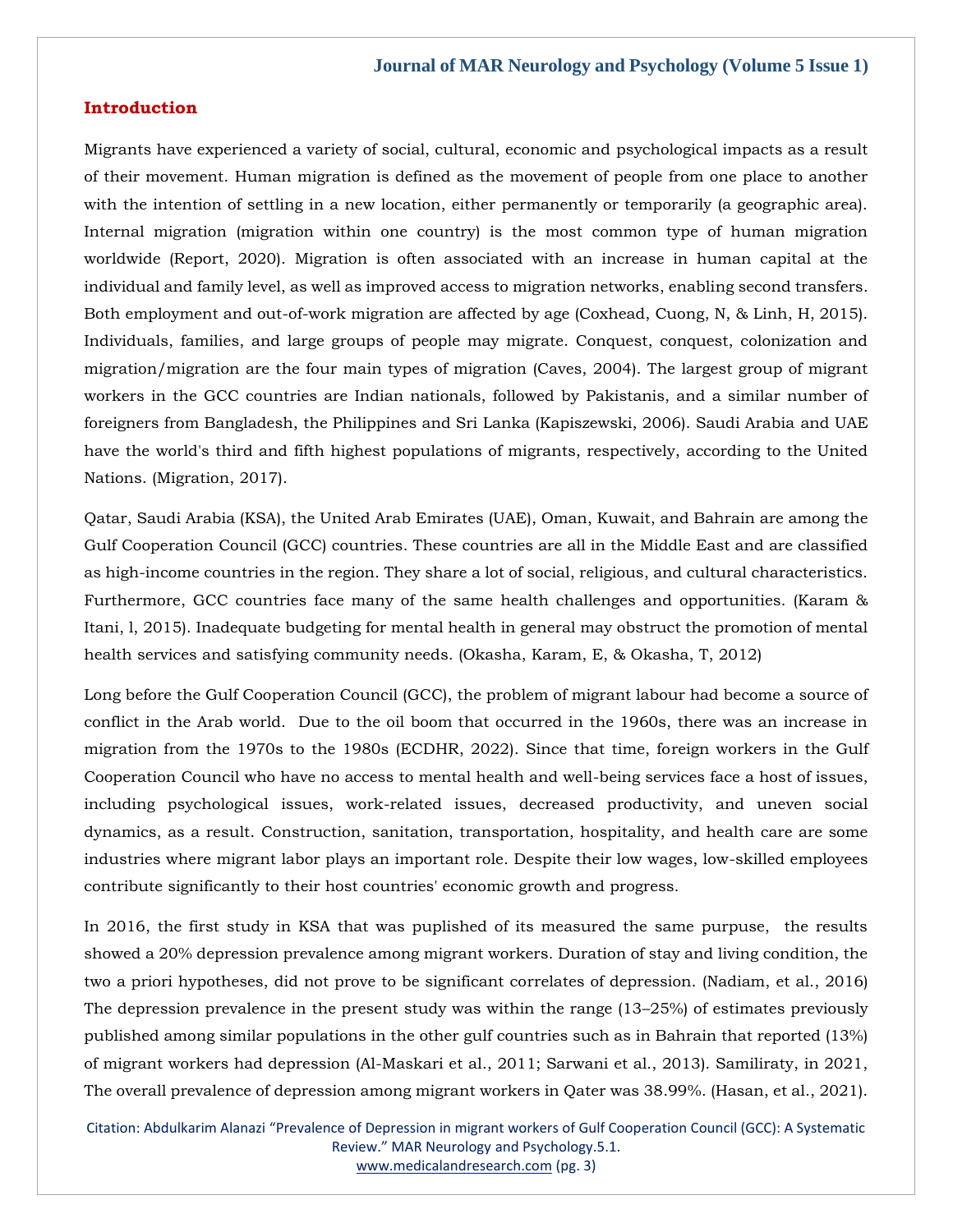In 2019, there was research published which was measured the prevalence of depression with migrant workers in GCC, most of the respondents were working in the United Arab Emirates (35.6%), followed by Oman (5.6%) and Kuwait (4.4%). (Uvais, Nalakath, M, Hafi, B, & Salman, C, 2019)

Despite this, when compared to psychological complications, little attention has been paid to the study of depression in migrant workers in Gulf Cooperation Council (GCC). Considering the lack of systematic studies focused on this issue in Gulf Cooperation Council (GCC), and the reality that any effort to prevent and treat Depression in immigrants in GCC, the present study aims to accurately estimate the prevalence of Depression in Gulf Cooperation Council (GCC).

### **Mental health services for foreign workers in the Gulf Cooperation Council:**

Despite the prevalent belief that health care providers are better equipped and more sympathetic to patients with mental diseases, there is a paucity of knowledge regarding mental health illness in the available literature today. Because of their education and training, health care professionals (HCP) are expected to cope with mental illness's physical and emotional effects. (Kronfol & Al-Ghafry, 2014). There is a rapidly expanding population in GCC countries (Khoja, et al., 2017).

Residents of the GCC countries can get mental health services for no cost. However, expatriates must pay a small fee (Zahid & Alsuwaidan, 2014). There are unique challenges in providing mental health services to migrants because of their unique presentation of some psychiatric disorders and because the migrants themselves describe a mismatch between various diagnostic criteria and phenomenology of the disorder as they describe it in their own cultural context. Depression in migrants has been associated with somatoform, anxiety, and dissociative symptoms, to name just a few.

Migrants' mixed ancestry creates a unique set of problems. GCC countries' mental health services are understaffed and under-resourced, resulting in a high incidence of psychiatric morbidity among these migrant workers. Migrants who suffer mental illness, especially if many of them remain undiagnosed or insufficiently treated, are more likely to return home early and face the same economic challenges that sparked their departure in the first place. If competent interpreters and cross-cultural psychiatrists, psychologists, and social workers are readily available, mental health diagnoses will be more accurate. There is also a need for appropriate rehabilitative services.

From 0.3 (UAE) to 8.2 (Bahrain), the number of psychiatrists per 100,000 people varies, as does the number of beds per 100,000 people (Kuwait). Psychologists and social workers are also in limited supply in the mental health field. Oman has the lowest number of social workers per capita in the world at 0.07. (Saudi Arabia) (Zahid & Alsuwaidan, 2014). Outpatient clinics are available in certain general hospitals, but institutions with inpatient mental health treatments are rare.

Citation: Abdulkarim Alanazi "Prevalence of Depression in migrant workers of Gulf Cooperation Council (GCC): A Systematic Review." MAR Neurology and Psychology.5.1. [www.medicalandresearch.com](http://www.medicalandresearch.com/) (pg. 4)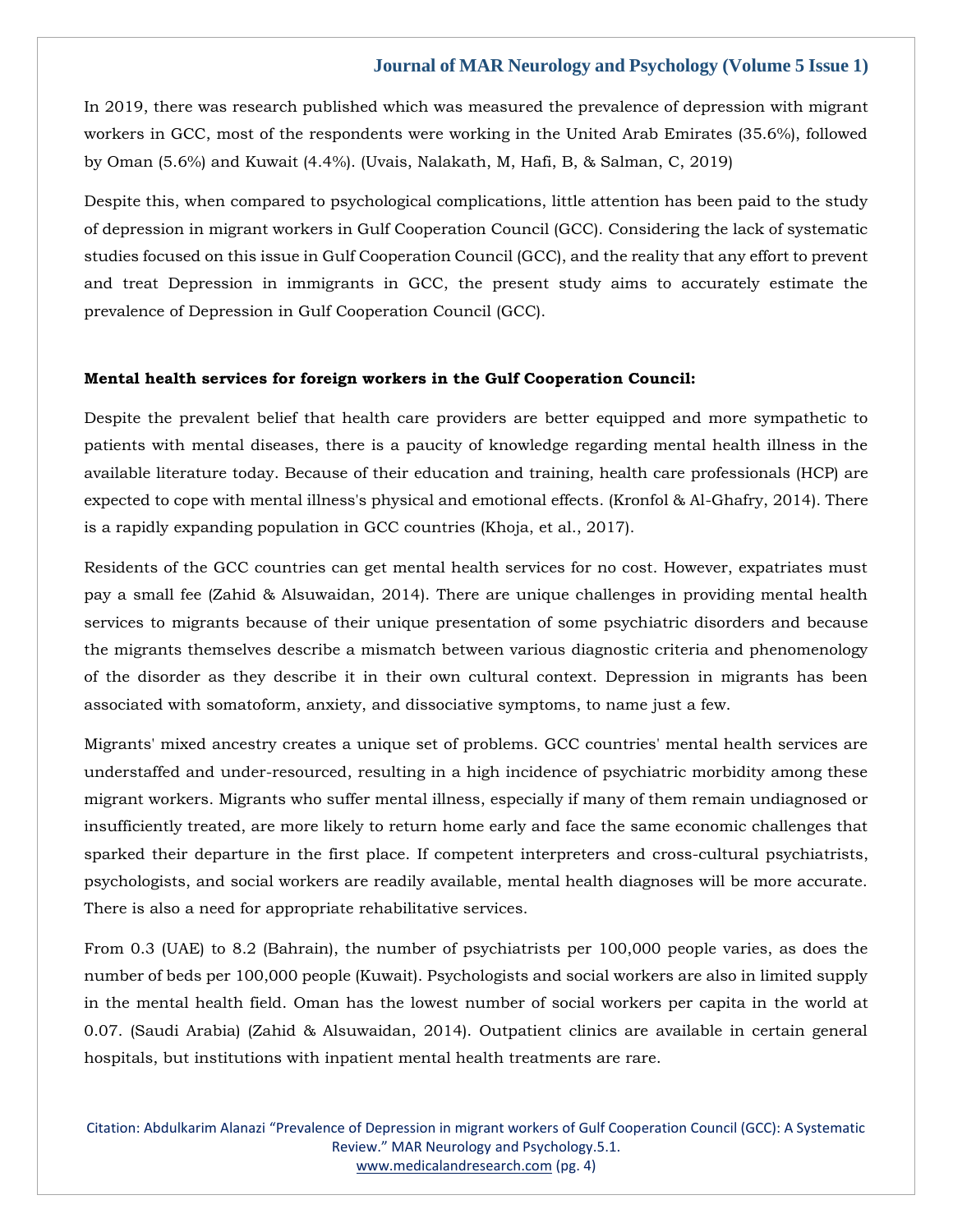There has been a recent shift toward decentralization of services, with gradual growth in primary health care clinics. The GCC countries' distinct population demographics provide significant obstacles to the host countries' already limited resources for providing mental health treatments.

# **Evaluate the overall prevalence of mental health disorders in foreign workers in the Gulf Cooperation Council:**

As part of the WHO's Eastern Mediterranean Region (EMR) countries, the Gulf Cooperation Council (GCC) nations are included (Alzahrani, 2020). As per WHO, two-thirds of adults with mental or neurological problems do not seek treatment. Some of these common illnesses can become long-term and devastating (Shaheen, 2020).

Three thousand nine hundred sixty-two items were found through electronic database searching. Using Google Scholar, 160 additional articles were found. A total of 20 papers were included in this systematic review after removing duplicate publications, screening the title and abstract, and screening the full text of each study. Seven studies looked at the prevalence of depression and anxiety, ranging from 10.7% to 85.7% and the latter from 6.9% to 58.47%. When depression and anxiety were combined, the percentages were  $38.99\%$  (95 percent confidence interval [CI] = 0.27, 0.51) and 27.31 percent (CI] = 0.06, 0.58).

### **Method**

#### **Criteria for including studies in the review:**

### **Type of disorder:**

For the purpose of this review, depression by according to American Psychiatric Publishing (DSM-5) (2013), Sadness, feeling empty, unpleasant mood, changes in eating or weight, sleep and psychomotor activity, followed by somatic and cognitive changes, are all common depression symptoms. affecting the person's ability to work, long-term pacing issues, or probable cause Frustration, discontent with the future, a lack of interest in people or all activities, and difficulty making decisions. Reduced energy, feelings of worthlessness or guilt, difficulties thinking, concentrating, and making decisions, and persistent thoughts of death or suicidal ideation, plans, or attempts are all symptoms of depression among immigrants.

Citation: Abdulkarim Alanazi "Prevalence of Depression in migrant workers of Gulf Cooperation Council (GCC): A Systematic Review." MAR Neurology and Psychology.5.1. [www.medicalandresearch.com](http://www.medicalandresearch.com/) (pg. 5)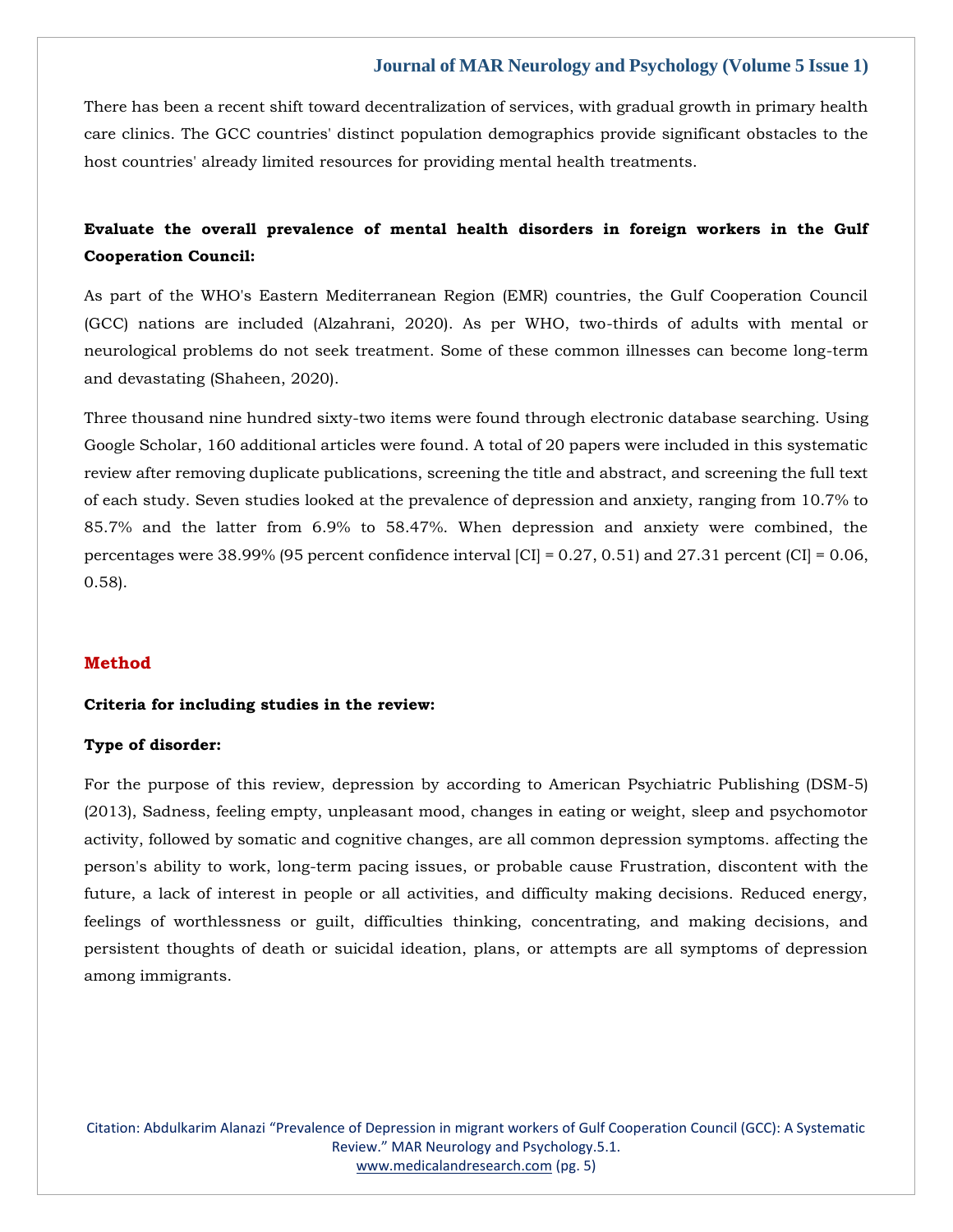### **Types of Participants:**

Each research that fulfills inclusion standards for inclusion had an adult participant sample (20 years old and over). Participants would have to suffer from depression disorder. The definition of a depression by the World Health Organization (WHO) is: "It is characterized by persistent sadness and a lack of interest or pleasure in previously rewarding or enjoyable activities. It can also disturb sleep and appetite. Tiredness and poor concentration are common. Depression is a leading cause of disability around the world and contributes greatly to the global burden of disease. The effects of depression can be longlasting or recurrent and can dramatically affect a person's ability to function and live a rewarding life." (Thomas, Stephen, & Colin, 2000).

#### **Types of measures:**

### **Studies were qualified for inclusion if they:**

a) Used standardized physical and psychological examinations, which involves many variables, including the medical history of the diagnosis, the symptoms of depression, treatment plan, and compilation of information from the profession or family about immigrants. In order to classify the severity of depression, psychological assessment, blood pressure, and hypertension.

b) Assessments of depressive disorder interventions were used in order to recognize and evaluate depression symptoms. The rating scales included by the researchers could be used to diagnose depressive disorders in immigrants. These were among them: Depression Anxiety and Stress Scale (DASS) questionnaire, Center for Epidemiological Studies on Depression Scale (CES-D), The International Classification of Diseases (10th revision; ICD-10) Symptom Checklist, The Brief COPE (9th-item) Patient Health Questionnaire (PHQ-9), Generalized Anxiety Disorder Questionnaire (GAD-7), General Health Questionnaire (GHQ-28), The Social Functioning Questionnaire (SFQ), and The Dundee Relocation Inventory (DRI).

#### **Types of studies:**

This is a systematic review of Saudi, Gulf Cooperation Council (GCC), and international studies focused on the prevalence of Depression in Migrant workers, published in the Saudi and international journals from 2000 until 2022.In conducting this systematic review, we followed the Preferred Reporting Items for Systematic Reviews (PRISMA) standards. In this study, articles published in the Saudi and international databases, including Scientific Information Database (SID), MagIran, PubMed, Scopus, and Web of Science, were searched using the following keywords: depression, depressive disorder, migrant workers, migration, Saudi, and Gulf Cooperation Council (GCC).

Citation: Abdulkarim Alanazi "Prevalence of Depression in migrant workers of Gulf Cooperation Council (GCC): A Systematic Review." MAR Neurology and Psychology.5.1. [www.medicalandresearch.com](http://www.medicalandresearch.com/) (pg. 6)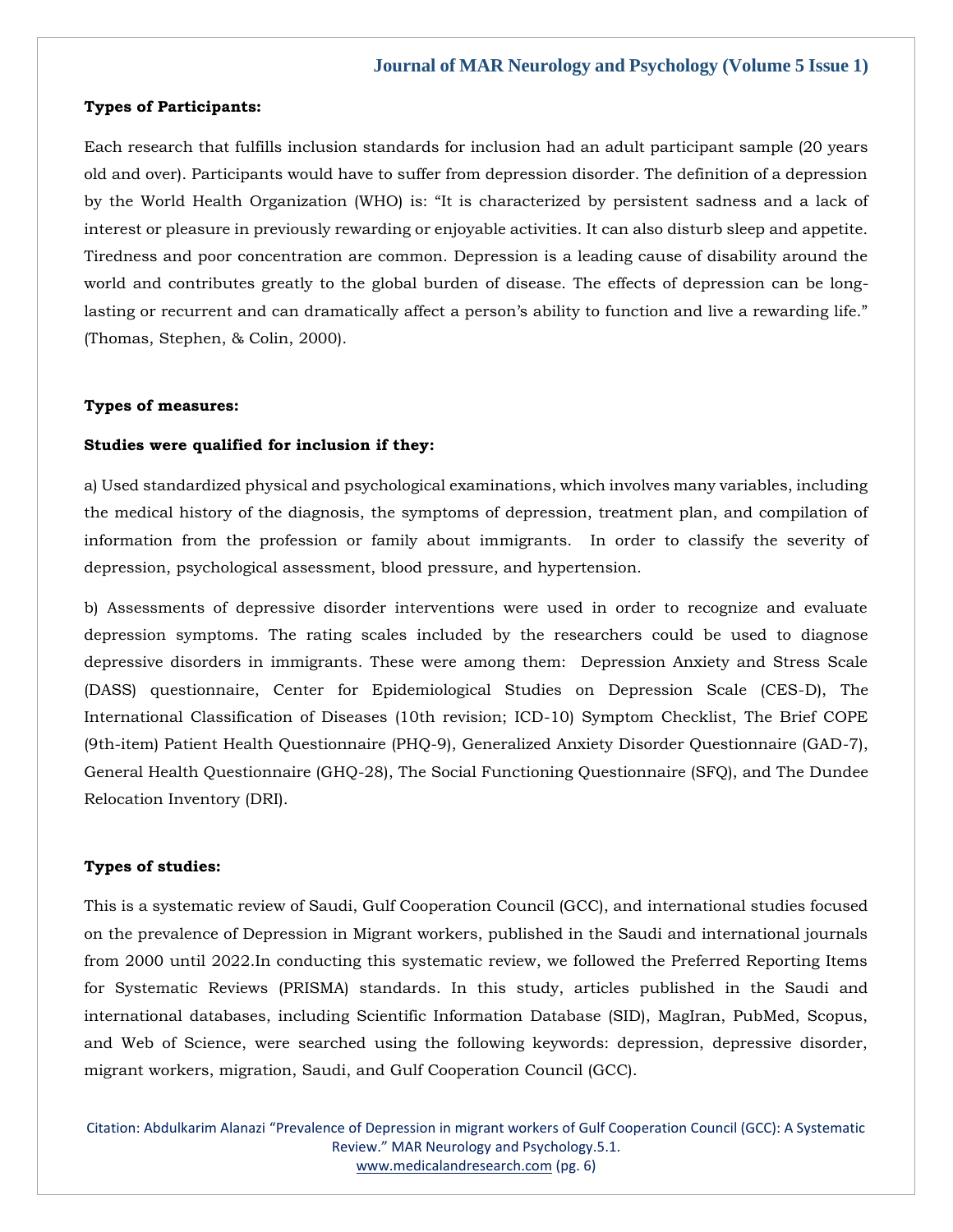### **Inclusion and exclusion criteria:**

All the articles included are published in English and investigate the prevalence of depression in migrant workers. The articles selected had to comprise more than 90 migrant participants as the participants of the studies. These studies must have been published in peer-reviewed journals with abstracts presented in English. Some of the excluded articles were cohort studies, case series, commentaries, interventional newspaper studies, case reports, magazine and articles, conference papers, and case-control studies. Also, studies that had been printed in other languages apart from English and did not provide adequate applicable data regarding the prevalence among the migrants were excluded from the study. The studies that had participants either younger than 15 years old or older than 60 years old were excluded for effective comparability across diagnostic measurements.

### **Study Selection and Data Extraction:**

All the articles were published in English, investigating the prevalence of depression in immigrants were chosen. Non-related and repeated studies were excluded. This information will be extracted from each study and will be presented in a suitable form:

- Full citation: name of the first author, year of publication, place of publication, country, language of the study.
- Participant characteristics: diagnostic criteria of depression.
- Prevalence of overall depression, and proportion of participants with depression by gender.
- Study Characteristics: total sample size, sample size by gender, settings.
- Assessments used: psychological tests, depression measures.
- Findings: Prevalence of depression in immigrants.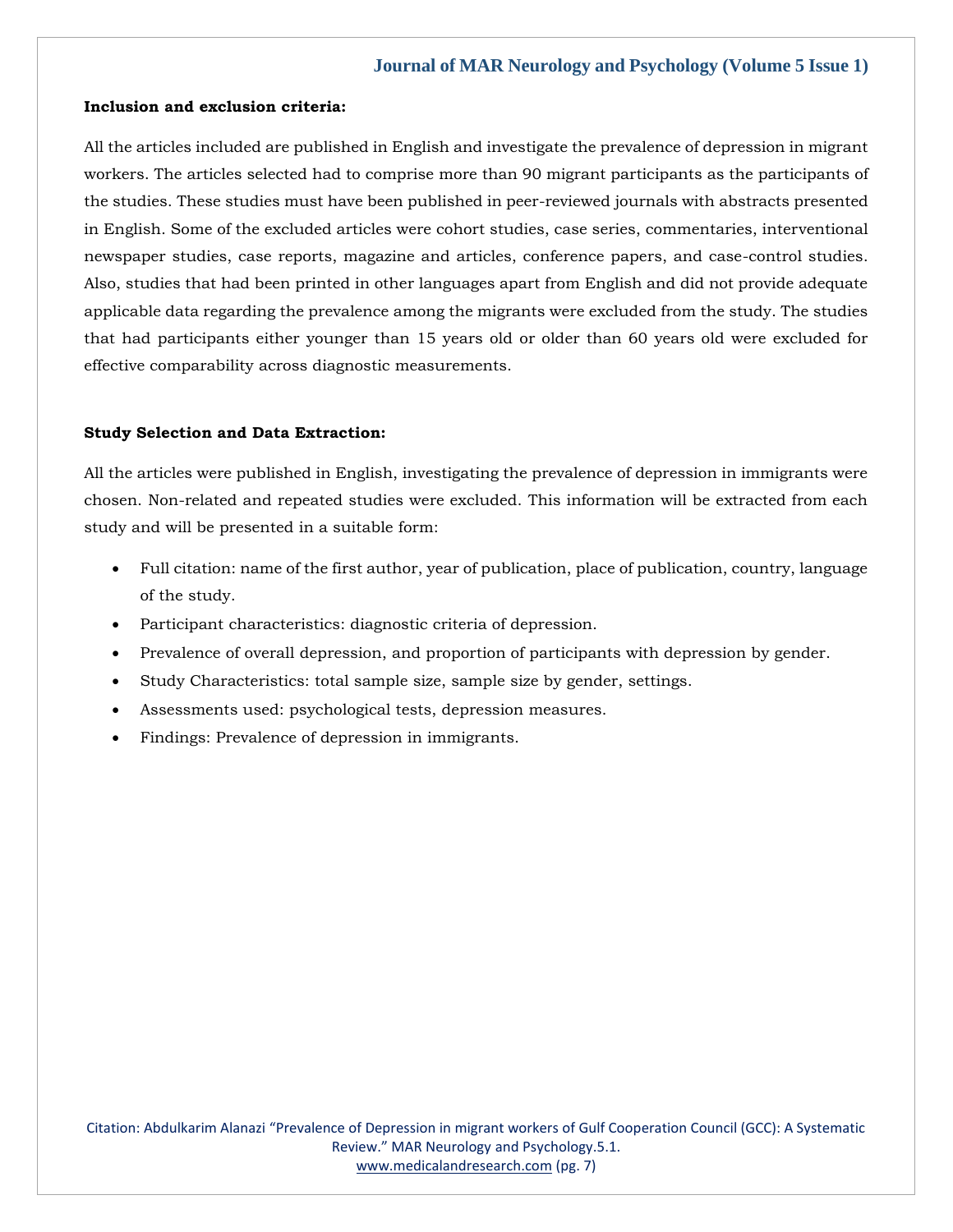# **Extracted Data from the studies:**

| <b>Authors and year</b>                | <b>Title</b>                                                                                                                                      | <b>Country</b>  | <b>Variables</b>                                                                                                                                          | <b>Clinical assessment</b> |                  | <b>Depression Assessmen</b>                                                                   | <b>Outcomes</b>                                                                                                                                                        |                                                                                                                                                                                      |
|----------------------------------------|---------------------------------------------------------------------------------------------------------------------------------------------------|-----------------|-----------------------------------------------------------------------------------------------------------------------------------------------------------|----------------------------|------------------|-----------------------------------------------------------------------------------------------|------------------------------------------------------------------------------------------------------------------------------------------------------------------------|--------------------------------------------------------------------------------------------------------------------------------------------------------------------------------------|
| published                              |                                                                                                                                                   |                 |                                                                                                                                                           |                            |                  |                                                                                               |                                                                                                                                                                        |                                                                                                                                                                                      |
| Zahid<br>et al (2003)                  | Psychiatric Morbidity<br>among Housemaids in<br>Kuwait a. Prevalence<br>of Psychiatric<br>Disorders in the<br>Hospitalized Group of<br>Housemaids | Kuwait          | To assess:<br>Psychosocial level of<br>stresses<br>Development of<br>mental illnesses                                                                     | N<br>197                   | Age<br>$15 - 50$ | Gender<br>females                                                                             | <b>Tests</b> used<br>International Classification of<br>Diseases (10th revision; ICD-<br>10)symptom checklist,<br>a semi-structured interview                          | The stress-related<br>disorders were more<br>common among<br>housemaids while<br>schizophrenia was the<br>commonest disorder<br>among Kuwaiti<br>patients.                           |
| Al-Maskari et al (2011)                | Prevalence of<br>Depression and<br><b>Suicidal Behaviors</b><br>Among Male Migrant<br>Workers in United<br><b>Arab Emirates</b>                   | <b>UAE</b>      | Nationality<br>Illness<br>Income<br>Education<br>Working hours<br>Annual vacation<br>Religion<br>Marital status<br>i,<br>Smoking cigarette<br>Alcohol use | 319                        | $20 - 40$        | Male only                                                                                     | The Depression Anxiety and<br>Stress Scale (DASS-42)                                                                                                                   | Prevalence score $\geq 10$<br>$(depression) = 25.1\%$<br>(60/239).                                                                                                                   |
| S., Abdulla, K.,<br>Mandeel, M. (2013) | Prevalence of Stress,<br>Anxiety and<br>Depression among<br><b>Expatriate Workers</b>                                                             | <b>Bahrain</b>  | Age<br>Gender<br>Nationality<br>Religion<br><b>Marital Status</b><br>Occupation<br><b>Working Hours</b>                                                   | 384                        | $20 - 3 = 40$    | <b>Male 378</b><br>Female 6                                                                   | <b>Depression Anxiety Stress</b><br>Scale (DASS) questionnaire                                                                                                         | $(13%)$ of migrant<br>workers had<br>depression<br>male (98)<br>female $(2)$                                                                                                         |
| Nadiam, W et al (2016)                 | Depression among<br>migrant workers in Al-<br>Qassim, Saudi Arabia.                                                                               | <b>KSA</b>      | Age<br>Weight<br>Height<br><b>Blood pressure</b>                                                                                                          | 400                        | 20 < 51          | Male 384<br>Female 16                                                                         | The CES-D (Center for<br>Epidemiological Studies on<br>Depression) scale                                                                                               | 20% depression<br>prevalence among<br>migrant workers                                                                                                                                |
| Salma M et al (2019)                   | Depression in migrant<br>workers and nationals of<br>Qatar: An exploratory<br>cross-cultural study                                                | Qatar           | Gender<br>Age<br>Marital status<br>Education<br>Income categories<br>Employment status<br>Job satisfaction<br>Problems with employer<br>Quality of life   | N<br>2520                  | Age<br>$24 - 45$ | Gender<br>male<br>female                                                                      | Tests used<br>Telephone survey                                                                                                                                         | The odds of depression<br>were significantly<br>increased in LMs<br>(3.31%) and WCMs<br>(1.40%) compared with<br>non-migrants                                                        |
| <b>Uvais, N</b> et al (2019)           | Depression, Anxiety,<br>and Coping During the<br>COVID-19 Pendemic<br>Among Indian Expats in<br>the Middle East: A<br><b>Survey Study</b>         | The Middle East | age<br>sex<br>marital status<br>GCC                                                                                                                       | 94                         | $20 - 40$        | Male 80<br>Female 14<br><b>UAE 32</b><br>SA 26<br>Kuwait 4<br>Oman 5<br>Qatar 22<br>Bahrain 1 | The Brief COPE, the 9-<br>$\overline{a}$<br>item Patient Health<br>Questionnaire (PHQ-9)<br>The 7-item Generalized<br><b>Anxiety Disorder</b><br>Questionnaire (GAD-7) | 41% reported clinically<br>significant depression<br>levels<br>Male 85.1%<br>Female 14.9%<br>UAE 35.6%<br>SA 28.9%<br>Kuwait 4.4%<br>Oman 5.6%<br><b>Qatar 24.4%</b><br>Bahrain 1.1% |

Citation: Abdulkarim Alanazi "Prevalence of Depression in migrant workers of Gulf Cooperation Council (GCC): A Systematic Review." MAR Neurology and Psychology.5.1. [www.medicalandresearch.com](http://www.medicalandresearch.com/) (pg. 8)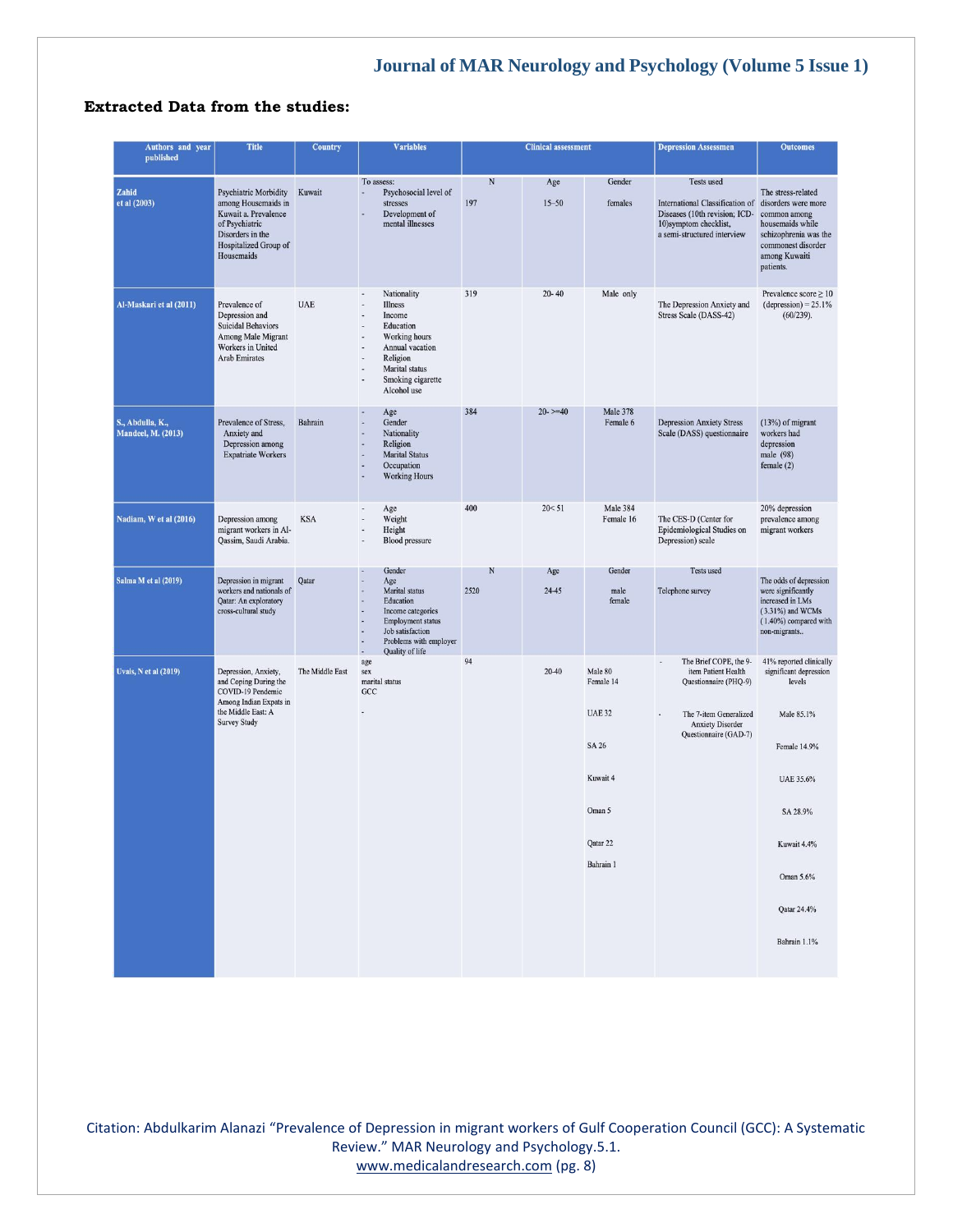| Authors and year<br>published          | <b>Title</b>                                                                                                                                | <b>Country</b> | <b>Variables</b>                                                                                                         |          | <b>Clinical assessment</b> |                                                                                           | <b>Depression Assessmen</b>                                                                                                                          | <b>Outcomes</b>                                                                                                                                                                                                       |
|----------------------------------------|---------------------------------------------------------------------------------------------------------------------------------------------|----------------|--------------------------------------------------------------------------------------------------------------------------|----------|----------------------------|-------------------------------------------------------------------------------------------|------------------------------------------------------------------------------------------------------------------------------------------------------|-----------------------------------------------------------------------------------------------------------------------------------------------------------------------------------------------------------------------|
| Mohan, H., & Ahmed Lone, Z.<br>(2021), | Loneliness and Mental<br>Health among Indian<br>workering in Abu Dhabi                                                                      | <b>UAE</b>     | Indians workers<br><b>Educational levels</b><br>Levels of Income<br>Occupational Positions<br><b>Living Arrangements</b> | N<br>848 | Age<br>$21 - 60$           | Gender<br>Indians Male and<br>Female                                                      | <b>Tests</b> used<br>General Health<br>Questionnaire (GHQ-28)<br>The Social Functioning<br>Questionnaire (SFQ)                                       | Equal risk and excellent<br>social functioning can<br>also be ascribed to<br>demographic<br>characteristics such as<br>age, education, and job<br>status.                                                             |
| Abdalla A. R. M. Hamid (2022)          | <b>Psychological Distress</b><br>and Homesickness<br>Among Sudanese<br>Migrants in the United<br><b>Arab Emirates</b>                       | <b>UAE</b>     | Age<br>Duration                                                                                                          | 1444     |                            | male<br>famle                                                                             | The Second Version of the<br><b>Dundee Relocation</b><br>Inventory was used to<br>assess homesickness<br>The 28-item General<br>Health Questionnaire | The results showed that<br>older age and longer<br>duration of residence in<br>the UAE were associated<br>with lower levels of<br>homesickness,<br>psychological distress,<br>and depressive and<br>anxiety symptoms. |
| Rafiuddin, M et al.<br>(2022)          | Psychosocial Workplace<br><b>Factors and Health</b><br>Problems among<br>Indian Migrants in Gulf<br><b>Cooperation Council</b><br>Countries | GCC            | Age<br>$\blacksquare$<br><b>Marital Status</b><br>Residing in gulf countries<br><b>Education Level</b>                   | 410      | $20 - 60$                  | Indian male<br><b>UAE 101</b><br>SA 183<br>Kuwait 23<br>Oman 28<br>Qatar 57<br>Bahrain 18 | Survey based on the interview                                                                                                                        | 72% is suffering due to<br>irregular working hours                                                                                                                                                                    |

**Table 1.** General Characteristics of Selected Studies.

# **Result**

A total of nine articles examining the prevalence of depression in migrant workers in the Gulf Cooperation Council (GCC) were analyzed based on the PRISMA statement (Figure 1) (Moher, Liberati, A, Tetzlaff, J, Altman, D, & PRISMA, 2009)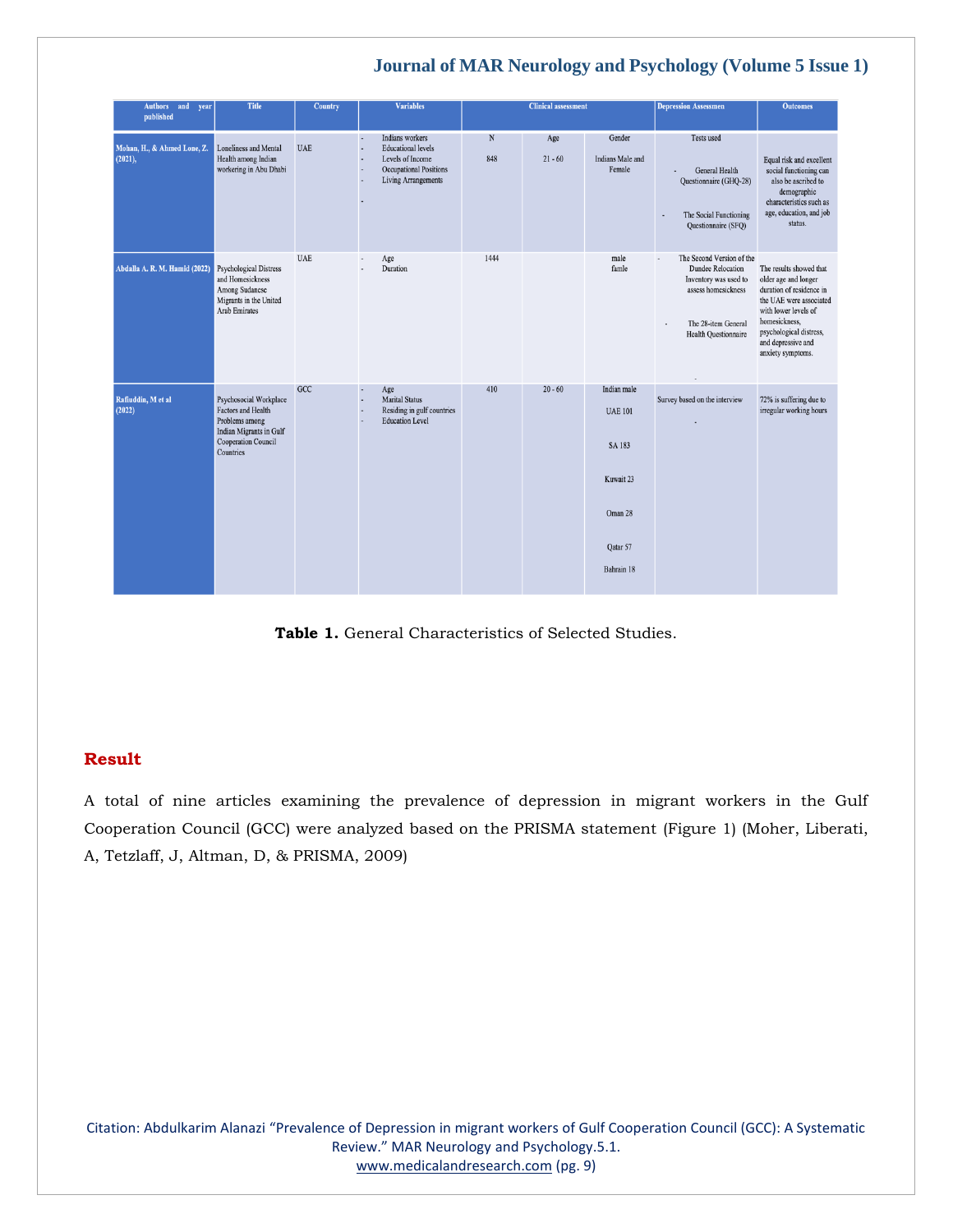

**Figure 1:** Flowchart of the screening and selection of qualified articles according to the PRISMA statement.

### **Studies Findings:**

A total of nine articles were selected and evaluated to explore the presence of depression among migrant workers in the Gulf Cooperation Council (GCC). According to Al-Maskari et al. (2011), the prevalence of depression among the male migrant workers in the United Arab Emirates was 25.1% with 60 participants out of 239 who completed the Depression Anxiety and Stress Scale (DASS-42). Depression was found to have a direct correlation with physical illness, with 97 participants out of 301 showing signs of depression. Zahid et al. (2003) reported that schizophrenia was among the most common disorders among patients in Kuwait.

Citation: Abdulkarim Alanazi "Prevalence of Depression in migrant workers of Gulf Cooperation Council (GCC): A Systematic Review." MAR Neurology and Psychology.5.1. [www.medicalandresearch.com](http://www.medicalandresearch.com/) (pg. 10)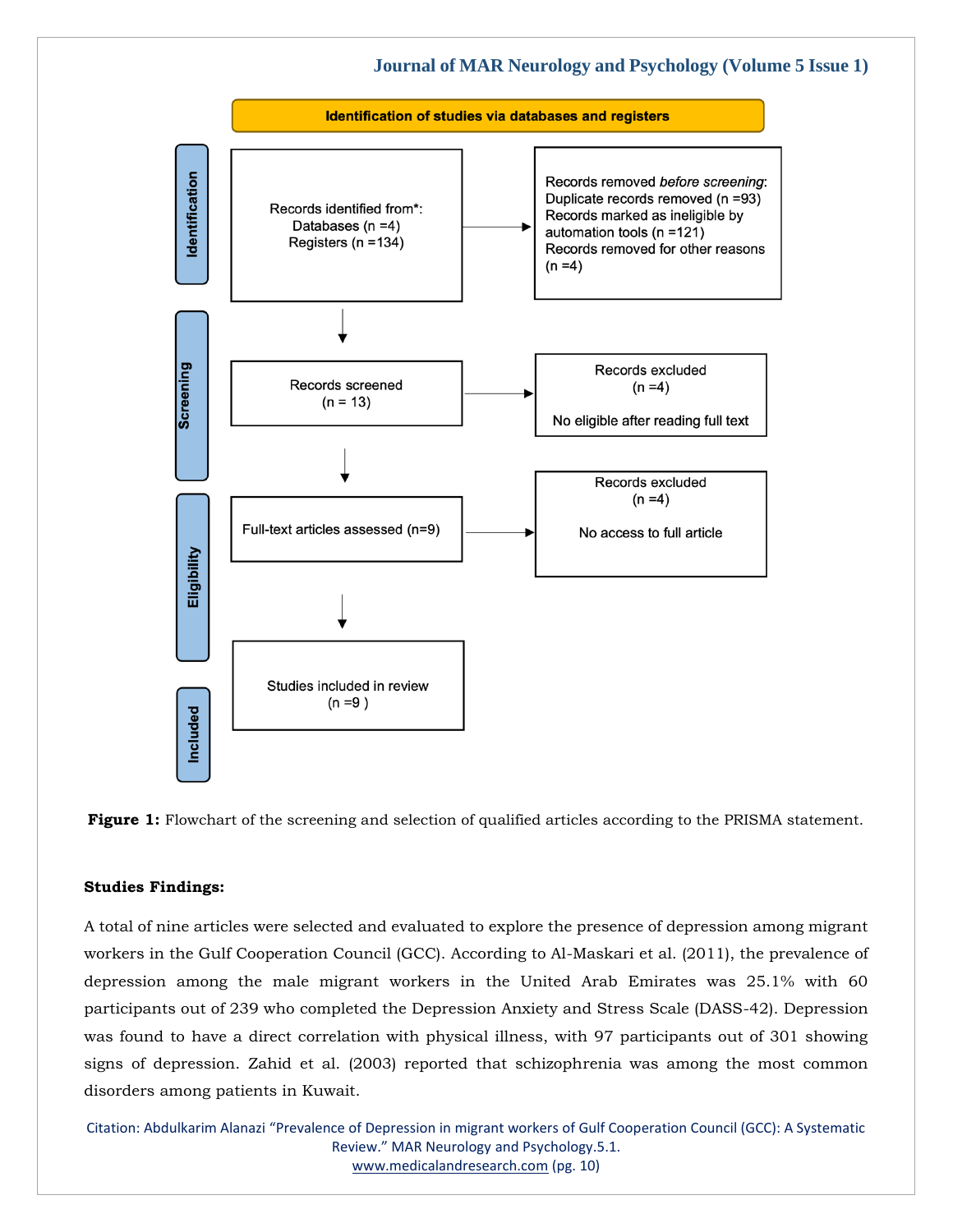Stress-related disorders are considered the most common among housemaids. The housemaids, who are among the migrant workers, showed a higher hospital admission rate that accounted for 1.86 times more than the female patients in Kuwait. Depression defined a higher percentage of mental disorders in Kuwait.

The study conducted by Sawraini et al. (2013) determined that depression rates among migrant workers are contributed by several factors, including outstanding loans and tobacco use. The prevalence of depression for workers with outstanding loans was 13%, which accounted for the 50 participants out of the 384 who participated in the study. Another fifty participants, representing 13% of the expatriates, were found to be depressed. According to Nadim et al. (2016), the prevalence of depression among migrant workers was 20%. However, the depression prevalence did not vary with the living condition or duration of stay but was affected by stress, age, and self-reported health. Depression prevalence is significantly higher in males and females in the population in the Kingdom of Saudi Arabia.

According to Uvais et al.'s (2019) study, a total of 94 participants played a part. The findings showed a depression prevalence level of 41% in the Middle East. Saudi Arabia had a depression prevalence of 28.9%, while the UAE had a prevalence of 35.6%. The depression prevalence for females was 14.9% and 85.1% for males. The study also showed a higher depression prevalence. According to Hamid's (2021) study, migrant workers were associated with higher depressive symptoms. A total of 1444 Sudanese took part in the study, with unemployed and female migrants showing higher physiological distress, including depression. Generally, the prevalence of depression among migrant workers in the Gulf Cooperation Council (GCC) is higher and it is contributed by various factors, including substance use, financial issues, and workload.

### **Discussion**

This systematic review included a total of nine studies, both peer-reviewed and cross-sectional studies. The review significantly achieved the intended aim of determining the prevalence of depression among the migrant workers of the Gulf Cooperation Council (GCC). There are some risk factors identified to be contributing to the high depression prevalence for migrant workers in the GCC. The present systematic review pooled the depression prevalence to be 21%. When comparing the rates of hospital admissions due to psychological issues, migrant workers are considered to have a higher prevalence of depression than residents. Workers are considered to have been migrating to countries in the Middle East in search of employment opportunities. One study identified a higher depression prevalence among housemaids that is considered to be caused by the working environment associated with heavy workload and language barriers (Zahid et al., 2003).

Citation: Abdulkarim Alanazi "Prevalence of Depression in migrant workers of Gulf Cooperation Council (GCC): A Systematic Review." MAR Neurology and Psychology.5.1. [www.medicalandresearch.com](http://www.medicalandresearch.com/) (pg. 11)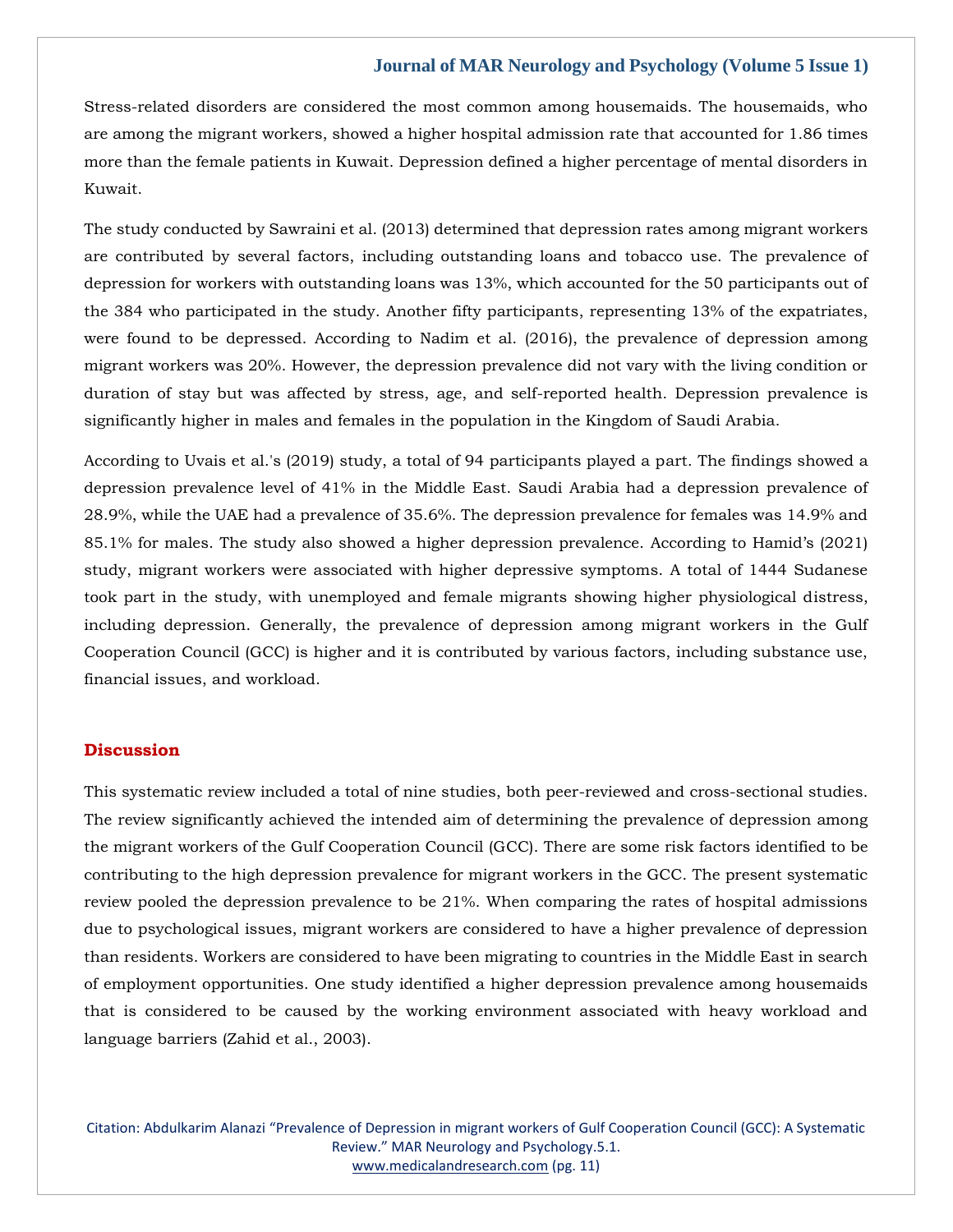Psychological factors are considered to be among the most significant risk factors associated with depression among the migrant workers of the GCC. Migrant workers with elevated levels of emotional intelligence and higher resilience are considered to be at a lower risk of developing psychological issues such as depression. Emotional intelligence and resilience are protective factors significant in the betterment of the mental health, with their impacts contributing more to the adoption and regulation of emotions in stressful circumstances (Kotsou et al., 2019). Personality traits, including social inhibition and negative affectivity for migrant workers, are related to depression. Most of the depressed workers seemed to lack these traits. The inventions that can help in reducing the high depression prevalence should mainly focus on developing resilience and emotional control to promote the good mental health of migrant workers.

Another risk factor that seemed to have influenced the high depression prevalence among the migrant workers in GCC were outstanding loans and tobacco use. Financial challenges are considered to be among the leading causes of depression among individuals. The majority of people who are having difficulty paying have mental health issues. The depressive issues associated with outstanding loans include the fears of possession being taken by the financial institutions. Tobacco use is among the factors causing high depression prevalence for GCC's migrant workers. Typically, the mental health of an individual is affected when using substances such as tobacco. Tobacco use is considered common in the Middle East (King et al., 2019). The use of tobacco among migrant workers can be caused by heavy workload and a stressful working environment. The interventions aimed at reducing the high depression prevalence should focus on developing an effective working environment and providing financial support to migrant workers.

### **Strengths and limitations:**

There are several strengths of this systematic review, including the comprehensive search strategy utilized in finding the relevant studies. The review was performed systematically based on PRISMA criteria that ensured the reviewed studies were of the highest quality as possible. The theoretical knowledge regarding the prevalence of depression and some risk factors were identified in the review, defining its strength. However, there is a limitation regarding the criteria of study selection. Only English studies were considered to be eligible, which ruled out some of the studies that may have contained insightful information about depression prevalence but were published in other languages.

Citation: Abdulkarim Alanazi "Prevalence of Depression in migrant workers of Gulf Cooperation Council (GCC): A Systematic Review." MAR Neurology and Psychology.5.1. [www.medicalandresearch.com](http://www.medicalandresearch.com/) (pg. 12)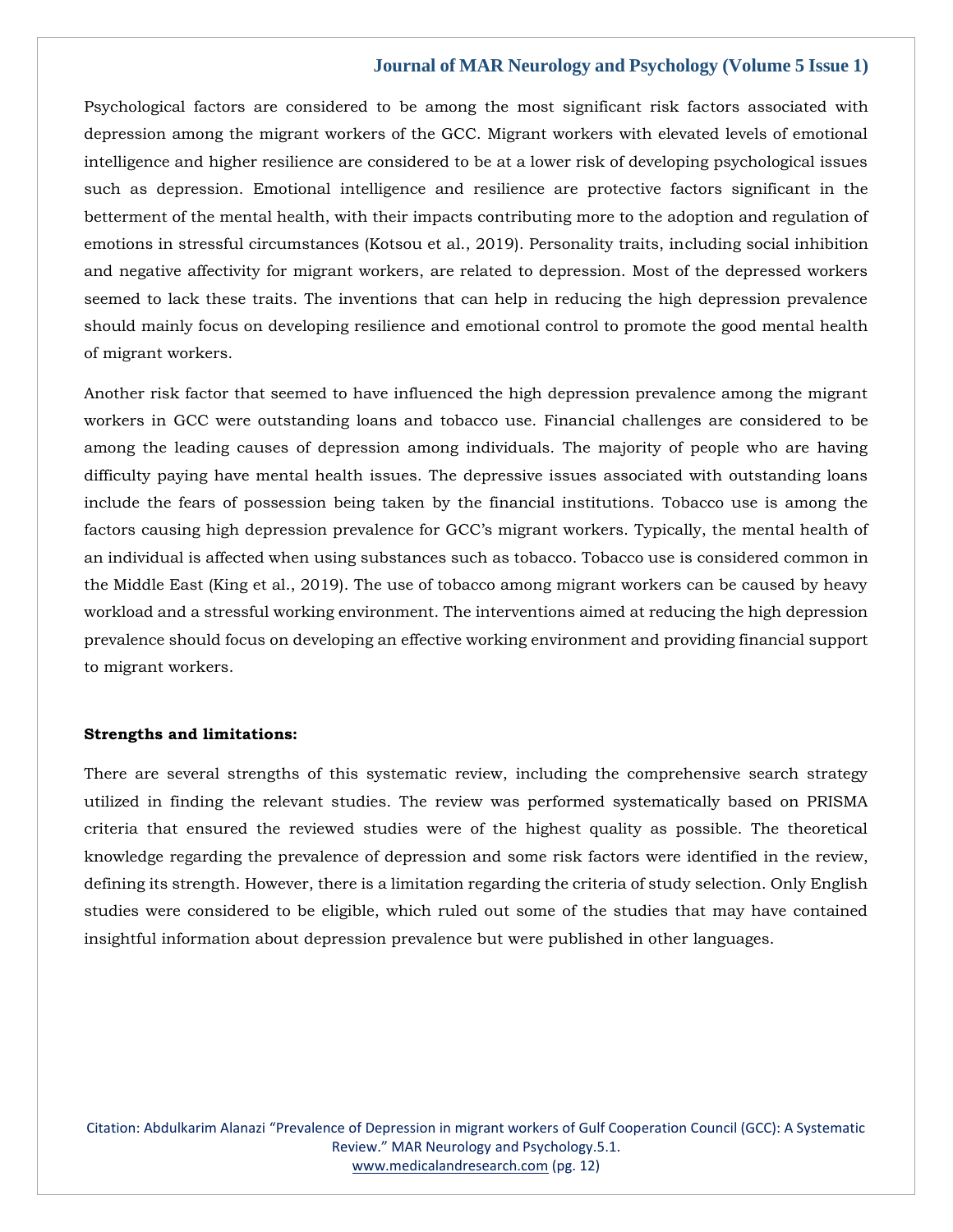## **Conclusion**

The review focused on determining the prevalence of depression among the migrant workers of the GCC. The studies included showed a significant depression prevalence among migrant workers. A total of nine studies were selected for the review, which was performed systematically using PRISMA criteria. However, there are some contributing factors that are considered to be behind the increasing depression rates among migrant workers. These factors include language barriers, outstanding loans, and tobacco use. The increasing depression prevalence showed the need to implement strategies that address mental health issues. The interventions can include the reduction of the issues of healthcare access and social integration. The implications of the review can be recommended for further and future research by conducting more longitudinal and cohort studies focusing on the trends of depressive health outcomes related to diverse factors including biological, social, demographics, environmental, and occupational.

### **Acknowledgements**

I would like to express my special thanks of gratitude to my supervisor Dr. Buhaisah AlOwaishiz who exerted great efforts in supporting and inspiring me throughout all stages of my research. I appreciate you sharing your knowledge and providing me with feedback and motivation during this research.

### **References**

[1. American Psychiatric Association. \(2013\). Diagnostic and statistical manual of mental disorder, fifth](https://www.google.com/search?q=Diagnostic+and+statistical+manual+of+mental+disorder%2C+fifth+edition.&oq=Diagnostic+and+statistical+manual+of+mental+disorder%2C+fifth+edition.&aqs=chrome..69i57j0i10i22i30j0i22i30l8.486j0j9&sourceid=chrome&ie=UTF-8)  [edition. Washington, DC.](https://www.google.com/search?q=Diagnostic+and+statistical+manual+of+mental+disorder%2C+fifth+edition.&oq=Diagnostic+and+statistical+manual+of+mental+disorder%2C+fifth+edition.&aqs=chrome..69i57j0i10i22i30j0i22i30l8.486j0j9&sourceid=chrome&ie=UTF-8)

[2. AlShehabi, O. \(2015\). Histories of Migration to the Gulf. Transit states: Labour, migration and](https://www.google.com/search?q=Histories+of+Migration+to+the+Gulf.+Transit+states%3A+Labour%2C+migration+and+citizenship+in+the+Gulf&sxsrf=ALiCzsYQY6mw1au__NnzE4kOKTPEoz4i6Q%3A1655104913499&ei=keWmYpaKHpXy4-EPk_6ogA4&ved=0ahUKEwjWlr2j8qn4AhUV-TgGHRM_CuAQ4dUDCA4&oq=Histories+of+Migration+to+the+Gulf.+Transit+states%3A+Labour%2C+migration+and+citizenship+in+the+Gulf&gs_lcp=Cgdnd3Mtd2l6EAw6BwgjEOoCECdKBAhBGABKBAhGGABQugJYugJgjAVoAXABeACAAVyIAVySAQExmAEAoAEBoAECsAEKwAEB&sclient=gws-wiz)  [citizenship in the Gulf, 3-38.](https://www.google.com/search?q=Histories+of+Migration+to+the+Gulf.+Transit+states%3A+Labour%2C+migration+and+citizenship+in+the+Gulf&sxsrf=ALiCzsYQY6mw1au__NnzE4kOKTPEoz4i6Q%3A1655104913499&ei=keWmYpaKHpXy4-EPk_6ogA4&ved=0ahUKEwjWlr2j8qn4AhUV-TgGHRM_CuAQ4dUDCA4&oq=Histories+of+Migration+to+the+Gulf.+Transit+states%3A+Labour%2C+migration+and+citizenship+in+the+Gulf&gs_lcp=Cgdnd3Mtd2l6EAw6BwgjEOoCECdKBAhBGABKBAhGGABQugJYugJgjAVoAXABeACAAVyIAVySAQExmAEAoAEBoAECsAEKwAEB&sclient=gws-wiz)

[3. Alzahrani, O. \(2020\). Depressive disorders in the Arabian Gulf Cooperation Council countries: a](https://www.google.com/search?q=Depressive+disorders+in+the+Arabian+Gulf+Cooperation+Council+countries%3A+a+literature+review&sxsrf=ALiCzsadCsz-PiHsX94fke8mLTEaf_prog%3A1655104928600&ei=oOWmYtKlJM354-EP5fKJkAU&ved=0ahUKEwjS9daq8qn4AhXN_DgGHWV5AlIQ4dUDCA4&oq=Depressive+disorders+in+the+Arabian+Gulf+Cooperation+Council+countries%3A+a+literature+review&gs_lcp=Cgdnd3Mtd2l6EAwyBwgjEOoCECcyBwgjEOoCECcyBwgjEOoCECcyBwgjEOoCECcyBwgjEOoCECcyBwgjEOoCECcyBwgjEOoCECcyBwgjEOoCECcyBwgjEOoCECcyBwgjEOoCECdKBAhBGABKBAhGGABQwAFYwAFg6wNoAXAAeACAAZQCiAGUApIBAzItMZgBAKABAaABArABCsABAQ&sclient=gws-wiz)  [literature review. The Journal of International Medical Research.](https://www.google.com/search?q=Depressive+disorders+in+the+Arabian+Gulf+Cooperation+Council+countries%3A+a+literature+review&sxsrf=ALiCzsadCsz-PiHsX94fke8mLTEaf_prog%3A1655104928600&ei=oOWmYtKlJM354-EP5fKJkAU&ved=0ahUKEwjS9daq8qn4AhXN_DgGHWV5AlIQ4dUDCA4&oq=Depressive+disorders+in+the+Arabian+Gulf+Cooperation+Council+countries%3A+a+literature+review&gs_lcp=Cgdnd3Mtd2l6EAwyBwgjEOoCECcyBwgjEOoCECcyBwgjEOoCECcyBwgjEOoCECcyBwgjEOoCECcyBwgjEOoCECcyBwgjEOoCECcyBwgjEOoCECcyBwgjEOoCECcyBwgjEOoCECdKBAhBGABKBAhGGABQwAFYwAFg6wNoAXAAeACAAZQCiAGUApIBAzItMZgBAKABAaABArABCsABAQ&sclient=gws-wiz)

[4. Carlson, D. S., Grzywacz, J. G., Ferguson, M., Hunter, E. M., Clinch, C. R., & Arcury, T. A. \(2011\).](file:///C:/Users/Arief%20Mahimudh/Desktop/June/NE/4.%20Carlson,%20D.%20S.,%20Grzywacz,%20J.%20G.,%20Ferguson,%20M.,%20Hunter,%20E.%20M.,%20Clinch,%20C.%20R.,%20&%20Arcury,%20T.%20A.%20(2011).%20Health%20and%20turnover%20of%20working%20mothers%20after%20childbirth%20via%20the%20work–family%20interface:%20An%20analysis%20across%20time.%20Journal%20of%20Applied%20Psychology,%2096(5),%201045–1054.%20https:/doi.org/10.1037/a0023964)  [Health and turnover of working mothers after childbirth via the work](file:///C:/Users/Arief%20Mahimudh/Desktop/June/NE/4.%20Carlson,%20D.%20S.,%20Grzywacz,%20J.%20G.,%20Ferguson,%20M.,%20Hunter,%20E.%20M.,%20Clinch,%20C.%20R.,%20&%20Arcury,%20T.%20A.%20(2011).%20Health%20and%20turnover%20of%20working%20mothers%20after%20childbirth%20via%20the%20work–family%20interface:%20An%20analysis%20across%20time.%20Journal%20of%20Applied%20Psychology,%2096(5),%201045–1054.%20https:/doi.org/10.1037/a0023964)–family interface: An analysis across [time. Journal of Applied Psychology, 96\(5\), 1045](file:///C:/Users/Arief%20Mahimudh/Desktop/June/NE/4.%20Carlson,%20D.%20S.,%20Grzywacz,%20J.%20G.,%20Ferguson,%20M.,%20Hunter,%20E.%20M.,%20Clinch,%20C.%20R.,%20&%20Arcury,%20T.%20A.%20(2011).%20Health%20and%20turnover%20of%20working%20mothers%20after%20childbirth%20via%20the%20work–family%20interface:%20An%20analysis%20across%20time.%20Journal%20of%20Applied%20Psychology,%2096(5),%201045–1054.%20https:/doi.org/10.1037/a0023964)–1054. https://doi.org/10.1037/a0023964

[5. Caves, R. \(2004\). Encyclopedia of the City. Routledge. ISBN: 9780415252256.](https://www.google.com/search?q=Encyclopedia+of+the+City&sxsrf=ALiCzsbn2i_Z9hYdSiMT68B5DKCrxf79jA%3A1655104940885&ei=rOWmYsrPNc-D4-EP_d20qAw&ved=0ahUKEwjK1cSw8qn4AhXPwTgGHf0uDcUQ4dUDCA4&oq=Encyclopedia+of+the+City&gs_lcp=Cgdnd3Mtd2l6EAwyBwgjEOoCECcyBwgjEOoCECcyBwgjEOoCECcyBwgjEOoCECcyBwgjEOoCECcyBwgjEOoCECcyBwgjEOoCECcyBwgjEOoCECcyBwgjEOoCECcyBwgjEOoCECdKBAhBGABKBAhGGABQvAJYvAJglQdoAXAAeACAAQCIAQCSAQCYAQCgAQGgAQKwAQrAAQE&sclient=gws-wiz)

[6. Cholewinski, R., De Guchteneire, P., Guchteneire, P. F., & Pecoud, A. \(Eds.\). \(2009\). Migration and](https://www.google.com/search?q=Migration+and+Human+Rights%3A+The+United+Nations+Convention+on+Migrant+Workers%27+Rights&sxsrf=ALiCzsZS2IyVZ5A6V3wZuzr-ZJoRiJqRZg%3A1655104956423&ei=vOWmYrGvGcjg4-EP2vmT8AI&ved=0ahUKEwix_fi38qn4AhVI8DgGHdr8BC4Q4dUDCA4&oq=Migration+and+Human+Rights%3A+The+United+Nations+Convention+on+Migrant+Workers%27+Rights&gs_lcp=Cgdnd3Mtd2l6EAwyBAgAEB46BwgjEOoCECdKBAhBGABKBAhGGABQG1gbYJwEaAFwAXgAgAFdiAFdkgEBMZgBAKABAaABArABCsABAQ&sclient=gws-wiz)  [Human Rights: The United Nations Convention on Migrant Workers' Rights. Cambridge University Press.](https://www.google.com/search?q=Migration+and+Human+Rights%3A+The+United+Nations+Convention+on+Migrant+Workers%27+Rights&sxsrf=ALiCzsZS2IyVZ5A6V3wZuzr-ZJoRiJqRZg%3A1655104956423&ei=vOWmYrGvGcjg4-EP2vmT8AI&ved=0ahUKEwix_fi38qn4AhVI8DgGHdr8BC4Q4dUDCA4&oq=Migration+and+Human+Rights%3A+The+United+Nations+Convention+on+Migrant+Workers%27+Rights&gs_lcp=Cgdnd3Mtd2l6EAwyBAgAEB46BwgjEOoCECdKBAhBGABKBAhGGABQG1gbYJwEaAFwAXgAgAFdiAFdkgEBMZgBAKABAaABArABCsABAQ&sclient=gws-wiz)

[7. Coxhead, I., Cuong, N., Linh, H. \(2015\). Migration in Vietnam: New Evidence from Recent Surveys.](https://www.google.com/search?q=Migration+in+Vietnam%3A+New+Evidence+from+Recent+Surveys&sxsrf=ALiCzsaBEzt-WCzkJFcsN3HJf0TEG0s0zw%3A1655104969708&ei=yeWmYr3rKrzt4-EPgaKG6As&ved=0ahUKEwj986O-8qn4AhW89jgGHQGRAb0Q4dUDCA4&oq=Migration+in+Vietnam%3A+New+Evidence+from+Recent+Surveys&gs_lcp=Cgdnd3Mtd2l6EAwyBggAEB4QFjoHCCMQ6gIQJ0oECEEYAEoECEYYAFDBAljBAmCzBWgBcAF4AIABkwGIAZMBkgEDMC4xmAEAoAEBoAECsAEKwAEB&sclient=gws-wiz)  [SSRN Elctronic Journal. DOI: 10.2139/ssrn.2752834.](https://www.google.com/search?q=Migration+in+Vietnam%3A+New+Evidence+from+Recent+Surveys&sxsrf=ALiCzsaBEzt-WCzkJFcsN3HJf0TEG0s0zw%3A1655104969708&ei=yeWmYr3rKrzt4-EPgaKG6As&ved=0ahUKEwj986O-8qn4AhW89jgGHQGRAb0Q4dUDCA4&oq=Migration+in+Vietnam%3A+New+Evidence+from+Recent+Surveys&gs_lcp=Cgdnd3Mtd2l6EAwyBggAEB4QFjoHCCMQ6gIQJ0oECEEYAEoECEYYAFDBAljBAmCzBWgBcAF4AIABkwGIAZMBkgEDMC4xmAEAoAEBoAECsAEKwAEB&sclient=gws-wiz)

Citation: Abdulkarim Alanazi "Prevalence of Depression in migrant workers of Gulf Cooperation Council (GCC): A Systematic Review." MAR Neurology and Psychology.5.1. [www.medicalandresearch.com](http://www.medicalandresearch.com/) (pg. 13)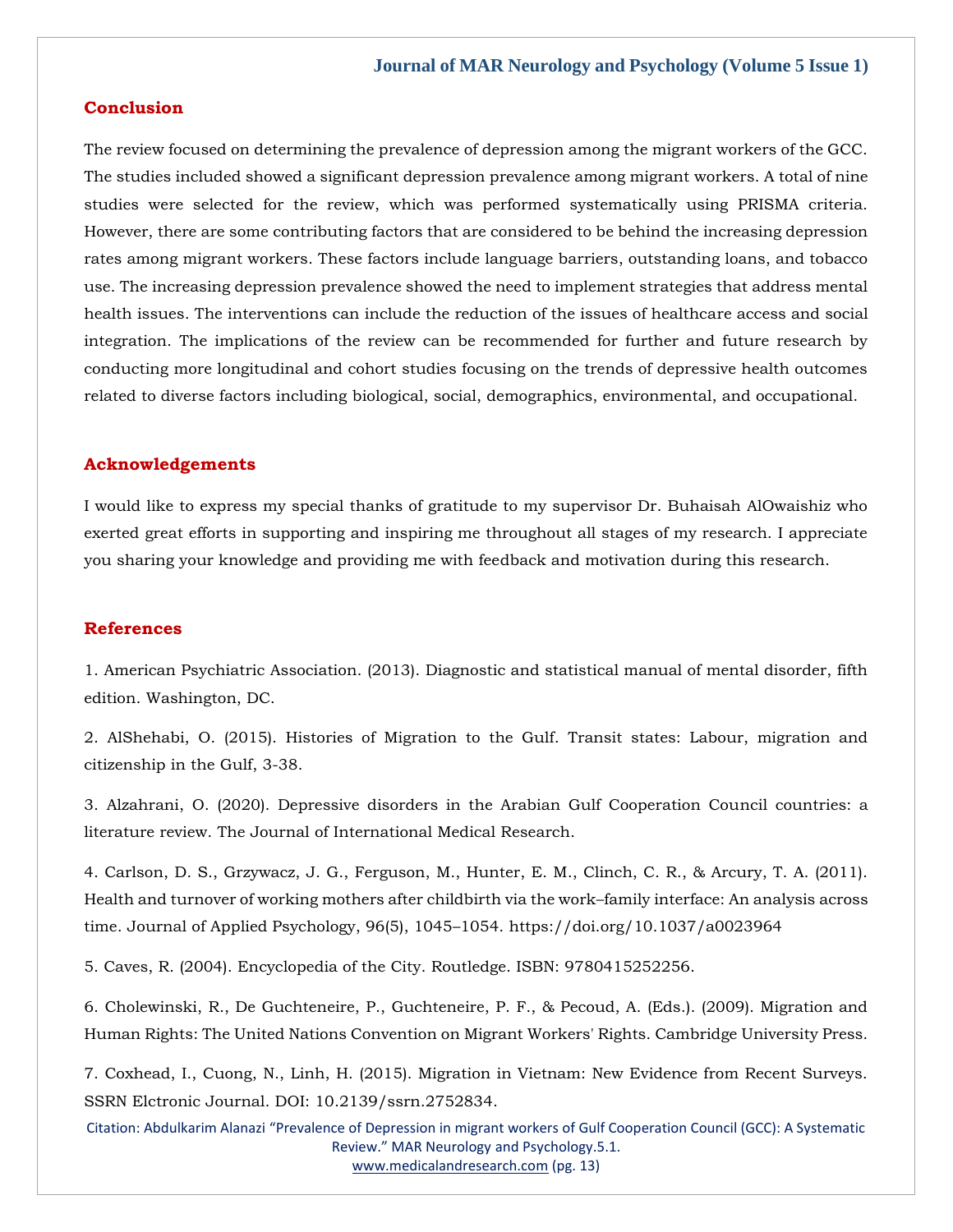[8. ECDHR. \(2022\). GCC Countries and Migrant Workers: Background Facts.](file:///C:/Users/Arief%20Mahimudh/Desktop/June/NE/8.%20ECDHR.%20(2022).%20GCC%20Countries%20and%20Migrant%20Workers:%20Background%20Facts.%20https:/www.ecdhr.org/%3fp=902)  [https://www.ecdhr.org/?p=902](file:///C:/Users/Arief%20Mahimudh/Desktop/June/NE/8.%20ECDHR.%20(2022).%20GCC%20Countries%20and%20Migrant%20Workers:%20Background%20Facts.%20https:/www.ecdhr.org/%3fp=902)

[9. Hasan, S., Yee, A., Rinaldi, A., Azham, A., Hairi, F., Nordin, A. \(2021\). Prevalence of common mental](https://www.google.com/search?q=Prevalence+of+common+mental+health+issues+among+migrant+workers%3A+A+systematic+review+and+meta-+analysis&sxsrf=ALiCzsZFJFzOkiL4b4IL1YGIeeu_u6x7VA%3A1655104983484&ei=1-WmYtSOHbGw4-EP1tGQiAY&ved=0ahUKEwiU1uzE8qn4AhUx2DgGHdYoBGEQ4dUDCA4&oq=Prevalence+of+common+mental+health+issues+among+migrant+workers%3A+A+systematic+review+and+meta-+analysis&gs_lcp=Cgdnd3Mtd2l6EAwyBwgjEOoCECcyBwgjEOoCECcyBwgjEOoCECcyBwgjEOoCECcyBwgjEOoCECcyBwgjEOoCECcyBwgjEOoCECcyBwgjEOoCECcyBwgjEOoCECcyBwgjEOoCECdKBAhBGABKBAhGGABQelh6YPUDaAFwAXgAgAEAiAEAkgEAmAEAoAEBoAECsAEKwAEB&sclient=gws-wiz)  [health issues among migrant workers: A systematic review and meta-](https://www.google.com/search?q=Prevalence+of+common+mental+health+issues+among+migrant+workers%3A+A+systematic+review+and+meta-+analysis&sxsrf=ALiCzsZFJFzOkiL4b4IL1YGIeeu_u6x7VA%3A1655104983484&ei=1-WmYtSOHbGw4-EP1tGQiAY&ved=0ahUKEwiU1uzE8qn4AhUx2DgGHdYoBGEQ4dUDCA4&oq=Prevalence+of+common+mental+health+issues+among+migrant+workers%3A+A+systematic+review+and+meta-+analysis&gs_lcp=Cgdnd3Mtd2l6EAwyBwgjEOoCECcyBwgjEOoCECcyBwgjEOoCECcyBwgjEOoCECcyBwgjEOoCECcyBwgjEOoCECcyBwgjEOoCECcyBwgjEOoCECcyBwgjEOoCECcyBwgjEOoCECdKBAhBGABKBAhGGABQelh6YPUDaAFwAXgAgAEAiAEAkgEAmAEAoAEBoAECsAEKwAEB&sclient=gws-wiz) analysis. Plos one. DOI: [10.1371/journal.pone.0260221.](https://www.google.com/search?q=Prevalence+of+common+mental+health+issues+among+migrant+workers%3A+A+systematic+review+and+meta-+analysis&sxsrf=ALiCzsZFJFzOkiL4b4IL1YGIeeu_u6x7VA%3A1655104983484&ei=1-WmYtSOHbGw4-EP1tGQiAY&ved=0ahUKEwiU1uzE8qn4AhUx2DgGHdYoBGEQ4dUDCA4&oq=Prevalence+of+common+mental+health+issues+among+migrant+workers%3A+A+systematic+review+and+meta-+analysis&gs_lcp=Cgdnd3Mtd2l6EAwyBwgjEOoCECcyBwgjEOoCECcyBwgjEOoCECcyBwgjEOoCECcyBwgjEOoCECcyBwgjEOoCECcyBwgjEOoCECcyBwgjEOoCECcyBwgjEOoCECcyBwgjEOoCECdKBAhBGABKBAhGGABQelh6YPUDaAFwAXgAgAEAiAEAkgEAmAEAoAEBoAECsAEKwAEB&sclient=gws-wiz)

[10. Hamid, A. A. \(2021\). Psychological Distress and Homesickness Among Sudanese Migrants in the](https://www.google.com/search?q=Psychological+Distress+and+Homesickness+Among+Sudanese+Migrants+in+the+United+Arab+Emirates.+&sxsrf=ALiCzsZQixB_6oTNVY3X4-TJXoGAnh5NIA%3A1655104996308&ei=5OWmYqm7EvbY4-EP6dC28AI&ved=0ahUKEwipvfvK8qn4AhV27DgGHWmoDS4Q4dUDCA4&oq=Psychological+Distress+and+Homesickness+Among+Sudanese+Migrants+in+the+United+Arab+Emirates.+&gs_lcp=Cgdnd3Mtd2l6EAwyBwgjEOoCECcyBwgjEOoCECcyBwgjEOoCECcyBwgjEOoCECcyBwgjEOoCECcyBwgjEOoCECcyBwgjEOoCECcyBwgjEOoCECcyBwgjEOoCECcyBwgjEOoCECdKBAhBGABKBAhGGABQwAJYwAJg5AZoAXAAeACAAQCIAQCSAQCYAQCgAQGgAQKwAQrAAQE&sclient=gws-wiz)  [United Arab Emirates. Frontiers in Psychology, 12, 710115-710115.](https://www.google.com/search?q=Psychological+Distress+and+Homesickness+Among+Sudanese+Migrants+in+the+United+Arab+Emirates.+&sxsrf=ALiCzsZQixB_6oTNVY3X4-TJXoGAnh5NIA%3A1655104996308&ei=5OWmYqm7EvbY4-EP6dC28AI&ved=0ahUKEwipvfvK8qn4AhV27DgGHWmoDS4Q4dUDCA4&oq=Psychological+Distress+and+Homesickness+Among+Sudanese+Migrants+in+the+United+Arab+Emirates.+&gs_lcp=Cgdnd3Mtd2l6EAwyBwgjEOoCECcyBwgjEOoCECcyBwgjEOoCECcyBwgjEOoCECcyBwgjEOoCECcyBwgjEOoCECcyBwgjEOoCECcyBwgjEOoCECcyBwgjEOoCECcyBwgjEOoCECdKBAhBGABKBAhGGABQwAJYwAJg5AZoAXAAeACAAQCIAQCSAQCYAQCgAQGgAQKwAQrAAQE&sclient=gws-wiz)

[11. Karam, E., Itani, L. \(2015\). Mental health research in the Arab world: an update. Br J Psych Int.](https://www.google.com/search?q=Mental+health+research+in+the+Arab+world%3A+an+update&sxsrf=ALiCzsbyIZCBSucvREoYp7IEd4N_u9rnNw%3A1655105011874&ei=8-WmYt-GNYPg4-EP3Ius0A4&ved=0ahUKEwifzLHS8qn4AhUD8DgGHdwFC-oQ4dUDCA4&oq=Mental+health+research+in+the+Arab+world%3A+an+update&gs_lcp=Cgdnd3Mtd2l6EAwyBwgjEOoCECcyBwgjEOoCECcyBwgjEOoCECcyBwgjEOoCECcyBwgjEOoCECcyBwgjEOoCECcyBwgjEOoCECcyBwgjEOoCECcyBwgjEOoCECcyBwgjEOoCECdKBAhBGABKBAhGGABQvgJYvgJg3AZoAXAAeACAAQCIAQCSAQCYAQCgAQGgAQKwAQrAAQE&sclient=gws-wiz)  [2015;12:S-25.](https://www.google.com/search?q=Mental+health+research+in+the+Arab+world%3A+an+update&sxsrf=ALiCzsbyIZCBSucvREoYp7IEd4N_u9rnNw%3A1655105011874&ei=8-WmYt-GNYPg4-EP3Ius0A4&ved=0ahUKEwifzLHS8qn4AhUD8DgGHdwFC-oQ4dUDCA4&oq=Mental+health+research+in+the+Arab+world%3A+an+update&gs_lcp=Cgdnd3Mtd2l6EAwyBwgjEOoCECcyBwgjEOoCECcyBwgjEOoCECcyBwgjEOoCECcyBwgjEOoCECcyBwgjEOoCECcyBwgjEOoCECcyBwgjEOoCECcyBwgjEOoCECcyBwgjEOoCECdKBAhBGABKBAhGGABQvgJYvgJg3AZoAXAAeACAAQCIAQCSAQCYAQCgAQGgAQKwAQrAAQE&sclient=gws-wiz)

[12. Khaled, S. M., & Gray, R. \(2019\). Depression in migrant workers and nationals of Qatar: An](https://www.google.com/search?q=Depression+in+migrant+workers+and+nationals+of+Qatar%3A+An+exploratory+cross-cultural+study.&sxsrf=ALiCzsZPgYP9zGSA7Qg-cDezPL_bE-uS3w%3A1655105022745&ei=_uWmYpOPLb3KpgfKu7yABQ&ved=0ahUKEwiThsnX8qn4AhU9pekKHcodD1AQ4dUDCA4&oq=Depression+in+migrant+workers+and+nationals+of+Qatar%3A+An+exploratory+cross-cultural+study.&gs_lcp=Cgdnd3Mtd2l6EAw6BwgjEOoCECdKBAhBGABKBAhGGABQvAJYvAJgxwRoAXAAeACAAXKIAXKSAQMwLjGYAQCgAQGgAQKwAQrAAQE&sclient=gws-wiz)  [exploratory cross-cultural study. International Journal of Social Psychiatry, 65\(5\), 354-367.](https://www.google.com/search?q=Depression+in+migrant+workers+and+nationals+of+Qatar%3A+An+exploratory+cross-cultural+study.&sxsrf=ALiCzsZPgYP9zGSA7Qg-cDezPL_bE-uS3w%3A1655105022745&ei=_uWmYpOPLb3KpgfKu7yABQ&ved=0ahUKEwiThsnX8qn4AhU9pekKHcodD1AQ4dUDCA4&oq=Depression+in+migrant+workers+and+nationals+of+Qatar%3A+An+exploratory+cross-cultural+study.&gs_lcp=Cgdnd3Mtd2l6EAw6BwgjEOoCECdKBAhBGABKBAhGGABQvAJYvAJgxwRoAXAAeACAAXKIAXKSAQMwLjGYAQCgAQGgAQKwAQrAAQE&sclient=gws-wiz)

[13. Khoja, T., Rawaf, S., Qidwai, W., Rawaf, D., Nanji, K., & Hamad, A. \(2017\). Health Care in Gulf](https://www.google.com/search?q=Health+Care+in+Gulf+Cooperation+Council+Countries%3A+A+Review+of+Challenges+and+Opportunities&sxsrf=ALiCzsYpE75bburDLZXMXgq2ElP5bjVwHw%3A1655105035131&ei=C-amYobIB6X04-EP_JWJqAU&ved=0ahUKEwjG-bzd8qn4AhUl-jgGHfxKAlUQ4dUDCA4&oq=Health+Care+in+Gulf+Cooperation+Council+Countries%3A+A+Review+of+Challenges+and+Opportunities&gs_lcp=Cgdnd3Mtd2l6EAwyBQgAEIAEOgcIIxDqAhAnSgQIQRgASgQIRhgAULgCWLgCYLEEaAFwAHgAgAFdiAFdkgEBMZgBAKABAaABArABCsABAQ&sclient=gws-wiz)  [Cooperation Council Countries: A Review of Challenges](https://www.google.com/search?q=Health+Care+in+Gulf+Cooperation+Council+Countries%3A+A+Review+of+Challenges+and+Opportunities&sxsrf=ALiCzsYpE75bburDLZXMXgq2ElP5bjVwHw%3A1655105035131&ei=C-amYobIB6X04-EP_JWJqAU&ved=0ahUKEwjG-bzd8qn4AhUl-jgGHfxKAlUQ4dUDCA4&oq=Health+Care+in+Gulf+Cooperation+Council+Countries%3A+A+Review+of+Challenges+and+Opportunities&gs_lcp=Cgdnd3Mtd2l6EAwyBQgAEIAEOgcIIxDqAhAnSgQIQRgASgQIRhgAULgCWLgCYLEEaAFwAHgAgAFdiAFdkgEBMZgBAKABAaABArABCsABAQ&sclient=gws-wiz) and Opportunities. Cureus.

[14. King, J. L., Reboussin, B. A., Spangler, J., Ross, J. C., & Sutfin, E. L. \(2018\). Tobacco product use](https://www.google.com/search?q=Tobacco+product+use+and+mental+health+status+among+young+adults.&sxsrf=ALiCzsZejALuJLh9onbi9IvtHYOQiES6Hw%3A1655105048828&ei=GOamYteIMrCF4-EPzoGOgAo&ved=0ahUKEwjX9IDk8qn4AhWwwjgGHc6AA6AQ4dUDCA4&oq=Tobacco+product+use+and+mental+health+status+among+young+adults.&gs_lcp=Cgdnd3Mtd2l6EAwyBggAEB4QFjoHCCMQ6gIQJ0oECEEYAEoECEYYAFCKAViKAWCwBWgBcAF4AIABeogBepIBAzAuMZgBAKABAaABArABCsABAQ&sclient=gws-wiz)  [and mental health status among young adults. Addictive behaviors, 77, 67-72.](https://www.google.com/search?q=Tobacco+product+use+and+mental+health+status+among+young+adults.&sxsrf=ALiCzsZejALuJLh9onbi9IvtHYOQiES6Hw%3A1655105048828&ei=GOamYteIMrCF4-EPzoGOgAo&ved=0ahUKEwjX9IDk8qn4AhWwwjgGHc6AA6AQ4dUDCA4&oq=Tobacco+product+use+and+mental+health+status+among+young+adults.&gs_lcp=Cgdnd3Mtd2l6EAwyBggAEB4QFjoHCCMQ6gIQJ0oECEEYAEoECEYYAFCKAViKAWCwBWgBcAF4AIABeogBepIBAzAuMZgBAKABAaABArABCsABAQ&sclient=gws-wiz)

[15. Kotsou, I., Mikolajczak, M., Heeren, A., Grégoire, J., & Leys, C. \(2019\). Improving emotional](https://www.google.com/search?q=Improving+emotional+intelligence%3A+A+systematic+review+of+existing+work+and+future+challenges.&sxsrf=ALiCzsYKhIWfdwuCN2jQ3shdVU8gP-bmRQ%3A1655105062327&ei=JuamYujKE7Gw4-EP1tGQiAY&ved=0ahUKEwjo9bjq8qn4AhUx2DgGHdYoBGEQ4dUDCA4&oq=Improving+emotional+intelligence%3A+A+systematic+review+of+existing+work+and+future+challenges.&gs_lcp=Cgdnd3Mtd2l6EAwyBwgjEOoCECcyBwgjEOoCECcyBwgjEOoCECcyBwgjEOoCECcyBwgjEOoCECcyBwgjEOoCECcyBwgjEOoCECcyBwgjEOoCECcyBwgjEOoCECcyBwgjEOoCECdKBAhBGABKBAhGGABQxAJYxAJgtwhoAXAAeACAAZoCiAGaApIBAzItMZgBAKABAaABArABCsABAQ&sclient=gws-wiz)  [intelligence: A systematic review of existing work and future challenges. Emotion Review, 11\(2\), 151-](https://www.google.com/search?q=Improving+emotional+intelligence%3A+A+systematic+review+of+existing+work+and+future+challenges.&sxsrf=ALiCzsYKhIWfdwuCN2jQ3shdVU8gP-bmRQ%3A1655105062327&ei=JuamYujKE7Gw4-EP1tGQiAY&ved=0ahUKEwjo9bjq8qn4AhUx2DgGHdYoBGEQ4dUDCA4&oq=Improving+emotional+intelligence%3A+A+systematic+review+of+existing+work+and+future+challenges.&gs_lcp=Cgdnd3Mtd2l6EAwyBwgjEOoCECcyBwgjEOoCECcyBwgjEOoCECcyBwgjEOoCECcyBwgjEOoCECcyBwgjEOoCECcyBwgjEOoCECcyBwgjEOoCECcyBwgjEOoCECcyBwgjEOoCECdKBAhBGABKBAhGGABQxAJYxAJgtwhoAXAAeACAAZoCiAGaApIBAzItMZgBAKABAaABArABCsABAQ&sclient=gws-wiz) [165.](https://www.google.com/search?q=Improving+emotional+intelligence%3A+A+systematic+review+of+existing+work+and+future+challenges.&sxsrf=ALiCzsYKhIWfdwuCN2jQ3shdVU8gP-bmRQ%3A1655105062327&ei=JuamYujKE7Gw4-EP1tGQiAY&ved=0ahUKEwjo9bjq8qn4AhUx2DgGHdYoBGEQ4dUDCA4&oq=Improving+emotional+intelligence%3A+A+systematic+review+of+existing+work+and+future+challenges.&gs_lcp=Cgdnd3Mtd2l6EAwyBwgjEOoCECcyBwgjEOoCECcyBwgjEOoCECcyBwgjEOoCECcyBwgjEOoCECcyBwgjEOoCECcyBwgjEOoCECcyBwgjEOoCECcyBwgjEOoCECcyBwgjEOoCECdKBAhBGABKBAhGGABQxAJYxAJgtwhoAXAAeACAAZoCiAGaApIBAzItMZgBAKABAaABArABCsABAQ&sclient=gws-wiz)

[16. Kronfol, Z., Saleh, M., & Al-Ghafry, M. \(2014\). Mental health issues among migrant workers in Gulf](https://www.google.com/search?q=Mental+health+issues+among+migrant+workers+in+Gulf+Cooperation+Council+countries%3A+literature+review+and+case+illustrations&sxsrf=ALiCzsY3ooVv4ia1YXtF5oGDTlWWNPARsw%3A1655105117000&ei=XOamYtLWPO_0juMPop-H-A4&ved=0ahUKEwjS9MGE86n4AhVvumMGHaLPAe8Q4dUDCA4&oq=Mental+health+issues+among+migrant+workers+in+Gulf+Cooperation+Council+countries%3A+literature+review+and+case+illustrations&gs_lcp=Cgdnd3Mtd2l6EAwyBwgjEOoCECcyBwgjEOoCECcyBwgjEOoCECcyBwgjEOoCECcyBwgjEOoCECcyBwgjEOoCECcyBwgjEOoCECcyBwgjEOoCECcyBwgjEOoCECcyBwgjEOoCECdKBAhBGABKBAhGGABQwAJYwAJgvAhoAXABeACAAQCIAQCSAQCYAQCgAQGgAQKwAQrAAQE&sclient=gws-wiz)  [Cooperation Council countries: literature review and case illustrations. Asian Journal of Psychiatry, 10,](https://www.google.com/search?q=Mental+health+issues+among+migrant+workers+in+Gulf+Cooperation+Council+countries%3A+literature+review+and+case+illustrations&sxsrf=ALiCzsY3ooVv4ia1YXtF5oGDTlWWNPARsw%3A1655105117000&ei=XOamYtLWPO_0juMPop-H-A4&ved=0ahUKEwjS9MGE86n4AhVvumMGHaLPAe8Q4dUDCA4&oq=Mental+health+issues+among+migrant+workers+in+Gulf+Cooperation+Council+countries%3A+literature+review+and+case+illustrations&gs_lcp=Cgdnd3Mtd2l6EAwyBwgjEOoCECcyBwgjEOoCECcyBwgjEOoCECcyBwgjEOoCECcyBwgjEOoCECcyBwgjEOoCECcyBwgjEOoCECcyBwgjEOoCECcyBwgjEOoCECcyBwgjEOoCECdKBAhBGABKBAhGGABQwAJYwAJgvAhoAXABeACAAQCIAQCSAQCYAQCgAQGgAQKwAQrAAQE&sclient=gws-wiz)  [109-113.](https://www.google.com/search?q=Mental+health+issues+among+migrant+workers+in+Gulf+Cooperation+Council+countries%3A+literature+review+and+case+illustrations&sxsrf=ALiCzsY3ooVv4ia1YXtF5oGDTlWWNPARsw%3A1655105117000&ei=XOamYtLWPO_0juMPop-H-A4&ved=0ahUKEwjS9MGE86n4AhVvumMGHaLPAe8Q4dUDCA4&oq=Mental+health+issues+among+migrant+workers+in+Gulf+Cooperation+Council+countries%3A+literature+review+and+case+illustrations&gs_lcp=Cgdnd3Mtd2l6EAwyBwgjEOoCECcyBwgjEOoCECcyBwgjEOoCECcyBwgjEOoCECcyBwgjEOoCECcyBwgjEOoCECcyBwgjEOoCECcyBwgjEOoCECcyBwgjEOoCECcyBwgjEOoCECdKBAhBGABKBAhGGABQwAJYwAJgvAhoAXABeACAAQCIAQCSAQCYAQCgAQGgAQKwAQrAAQE&sclient=gws-wiz)

[17. Labour Migration. \(2017\). Labour Migration. International Labour Conference.](file:///C:/Users/Arief%20Mahimudh/Desktop/June/NE/17.%20Labour%20Migration.%20(2017).%20Labour%20Migration.%20International%20Labour%20Conference.%20https:/www.ilo.org/africa/areas-of-work/labour-migration/policy-frameworks/WCMS_671736/lang--en/index.htm)  [https://www.ilo.org/africa/areas-of-work/labour-migration/policy-frameworks/WCMS\\_671736/lang-](file:///C:/Users/Arief%20Mahimudh/Desktop/June/NE/17.%20Labour%20Migration.%20(2017).%20Labour%20Migration.%20International%20Labour%20Conference.%20https:/www.ilo.org/africa/areas-of-work/labour-migration/policy-frameworks/WCMS_671736/lang--en/index.htm) [-en/index.htm](file:///C:/Users/Arief%20Mahimudh/Desktop/June/NE/17.%20Labour%20Migration.%20(2017).%20Labour%20Migration.%20International%20Labour%20Conference.%20https:/www.ilo.org/africa/areas-of-work/labour-migration/policy-frameworks/WCMS_671736/lang--en/index.htm)

[18. Mohammed, R., & Kosalram, K. \(2022\). Psychosocial Workplace Factors and Health Problems among](https://www.google.com/search?q=Psychosocial+Workplace+Factors+and+Health+Problems+among+Indian+Migrants+in+Gulf+Cooperation+Council+Countries&sxsrf=ALiCzsbX8-bdEUIvhLM45LVUH7iopTzxYA%3A1655105128692&ei=aOamYtvsKfDa4-EP7N-TkA4&ved=0ahUKEwjbwIuK86n4AhVw7TgGHezvBOIQ4dUDCA4&oq=Psychosocial+Workplace+Factors+and+Health+Problems+among+Indian+Migrants+in+Gulf+Cooperation+Council+Countries&gs_lcp=Cgdnd3Mtd2l6EAwyBwgjEOoCECcyBwgjEOoCECcyBwgjEOoCECcyBwgjEOoCECcyBwgjEOoCECcyBwgjEOoCECcyBwgjEOoCECcyBwgjEOoCECcyBwgjEOoCECcyBwgjEOoCECdKBAhBGABKBAhGGABQzQJYzQJgxAdoAXAAeACAAQCIAQCSAQCYAQCgAQGgAQKwAQrAAQE&sclient=gws-wiz)  [Indian Migrants in Gulf Cooperation Council Countries. Indian Journal of Public Health Research &](https://www.google.com/search?q=Psychosocial+Workplace+Factors+and+Health+Problems+among+Indian+Migrants+in+Gulf+Cooperation+Council+Countries&sxsrf=ALiCzsbX8-bdEUIvhLM45LVUH7iopTzxYA%3A1655105128692&ei=aOamYtvsKfDa4-EP7N-TkA4&ved=0ahUKEwjbwIuK86n4AhVw7TgGHezvBOIQ4dUDCA4&oq=Psychosocial+Workplace+Factors+and+Health+Problems+among+Indian+Migrants+in+Gulf+Cooperation+Council+Countries&gs_lcp=Cgdnd3Mtd2l6EAwyBwgjEOoCECcyBwgjEOoCECcyBwgjEOoCECcyBwgjEOoCECcyBwgjEOoCECcyBwgjEOoCECcyBwgjEOoCECcyBwgjEOoCECcyBwgjEOoCECcyBwgjEOoCECdKBAhBGABKBAhGGABQzQJYzQJgxAdoAXAAeACAAQCIAQCSAQCYAQCgAQGgAQKwAQrAAQE&sclient=gws-wiz)  [Development, 13\(1\).](https://www.google.com/search?q=Psychosocial+Workplace+Factors+and+Health+Problems+among+Indian+Migrants+in+Gulf+Cooperation+Council+Countries&sxsrf=ALiCzsbX8-bdEUIvhLM45LVUH7iopTzxYA%3A1655105128692&ei=aOamYtvsKfDa4-EP7N-TkA4&ved=0ahUKEwjbwIuK86n4AhVw7TgGHezvBOIQ4dUDCA4&oq=Psychosocial+Workplace+Factors+and+Health+Problems+among+Indian+Migrants+in+Gulf+Cooperation+Council+Countries&gs_lcp=Cgdnd3Mtd2l6EAwyBwgjEOoCECcyBwgjEOoCECcyBwgjEOoCECcyBwgjEOoCECcyBwgjEOoCECcyBwgjEOoCECcyBwgjEOoCECcyBwgjEOoCECcyBwgjEOoCECcyBwgjEOoCECdKBAhBGABKBAhGGABQzQJYzQJgxAdoAXAAeACAAQCIAQCSAQCYAQCgAQGgAQKwAQrAAQE&sclient=gws-wiz)

[19. Mohan, H., & Lone, Z. A. \(2021\). Loneliness and Mental Health Amongst Indians Working in Abu](https://www.google.com/search?q=Loneliness+and+Mental+Health+Amongst+Indians+Working+in+Abu+Dhabi%2C+UAE&sxsrf=ALiCzsZdCh7cQUORMur-RWboKODgptYSEQ%3A1655105139931&ei=c-amYtizOPrl4-EPgLew0AQ&ved=0ahUKEwiYubmP86n4AhX68jgGHYAbDEoQ4dUDCA4&oq=Loneliness+and+Mental+Health+Amongst+Indians+Working+in+Abu+Dhabi%2C+UAE&gs_lcp=Cgdnd3Mtd2l6EAw6BwgjEOoCECdKBAhBGABKBAhGGABQyQJYyQJg7QRoAXABeACAAVyIAVySAQExmAEAoAEBoAECsAEKwAEB&sclient=gws-wiz)  [Dhabi, UAE., H., & Ahmed Lone, \(2021\), 559-572.](https://www.google.com/search?q=Loneliness+and+Mental+Health+Amongst+Indians+Working+in+Abu+Dhabi%2C+UAE&sxsrf=ALiCzsZdCh7cQUORMur-RWboKODgptYSEQ%3A1655105139931&ei=c-amYtizOPrl4-EPgLew0AQ&ved=0ahUKEwiYubmP86n4AhX68jgGHYAbDEoQ4dUDCA4&oq=Loneliness+and+Mental+Health+Amongst+Indians+Working+in+Abu+Dhabi%2C+UAE&gs_lcp=Cgdnd3Mtd2l6EAw6BwgjEOoCECdKBAhBGABKBAhGGABQyQJYyQJg7QRoAXABeACAAVyIAVySAQExmAEAoAEBoAECsAEKwAEB&sclient=gws-wiz)

Citation: Abdulkarim Alanazi "Prevalence of Depression in migrant workers of Gulf Cooperation Council (GCC): A Systematic Review." MAR Neurology and Psychology.5.1. [20. Nadiam, W., Alotaibi, A., Al-Mohaimeed, A., Ewid, M., Sarhandi, M., Saquib, J., Alhumdi, K., Alharbi,](file:///C:/Users/Arief%20Mahimudh/Desktop/June/NE/20.%20Nadiam,%20W.,%20Alotaibi,%20A.,%20Al-Mohaimeed,%20A.,%20Ewid,%20M.,%20Sarhandi,%20M.,%20Saquib,%20J.,%20Alhumdi,%20K.,%20Alharbi,%20A.,%20Taskin,%20A.,%20Migdad,%20M.,%20Alshammari,%20J.,%20Alharbi,%20s.,%20Saquib,%20N.%20(2016).%20Depression%20among%20migrant%20workers%20in%20Al-Qassim,%20Saudi%20Arabia.%20Elsevier.%20www.elsevier.com/locate/jad)  [A., Taskin, A., Migdad, M., Alshammari, J., Alharbi, s., Saquib, N. \(2016\). Depression among migrant](file:///C:/Users/Arief%20Mahimudh/Desktop/June/NE/20.%20Nadiam,%20W.,%20Alotaibi,%20A.,%20Al-Mohaimeed,%20A.,%20Ewid,%20M.,%20Sarhandi,%20M.,%20Saquib,%20J.,%20Alhumdi,%20K.,%20Alharbi,%20A.,%20Taskin,%20A.,%20Migdad,%20M.,%20Alshammari,%20J.,%20Alharbi,%20s.,%20Saquib,%20N.%20(2016).%20Depression%20among%20migrant%20workers%20in%20Al-Qassim,%20Saudi%20Arabia.%20Elsevier.%20www.elsevier.com/locate/jad)  [workers in Al-Qassim, Saudi Arabia. Elsevier. www.elsevier.com/locate/jad](file:///C:/Users/Arief%20Mahimudh/Desktop/June/NE/20.%20Nadiam,%20W.,%20Alotaibi,%20A.,%20Al-Mohaimeed,%20A.,%20Ewid,%20M.,%20Sarhandi,%20M.,%20Saquib,%20J.,%20Alhumdi,%20K.,%20Alharbi,%20A.,%20Taskin,%20A.,%20Migdad,%20M.,%20Alshammari,%20J.,%20Alharbi,%20s.,%20Saquib,%20N.%20(2016).%20Depression%20among%20migrant%20workers%20in%20Al-Qassim,%20Saudi%20Arabia.%20Elsevier.%20www.elsevier.com/locate/jad)

[www.medicalandresearch.com](http://www.medicalandresearch.com/) (pg. 14)